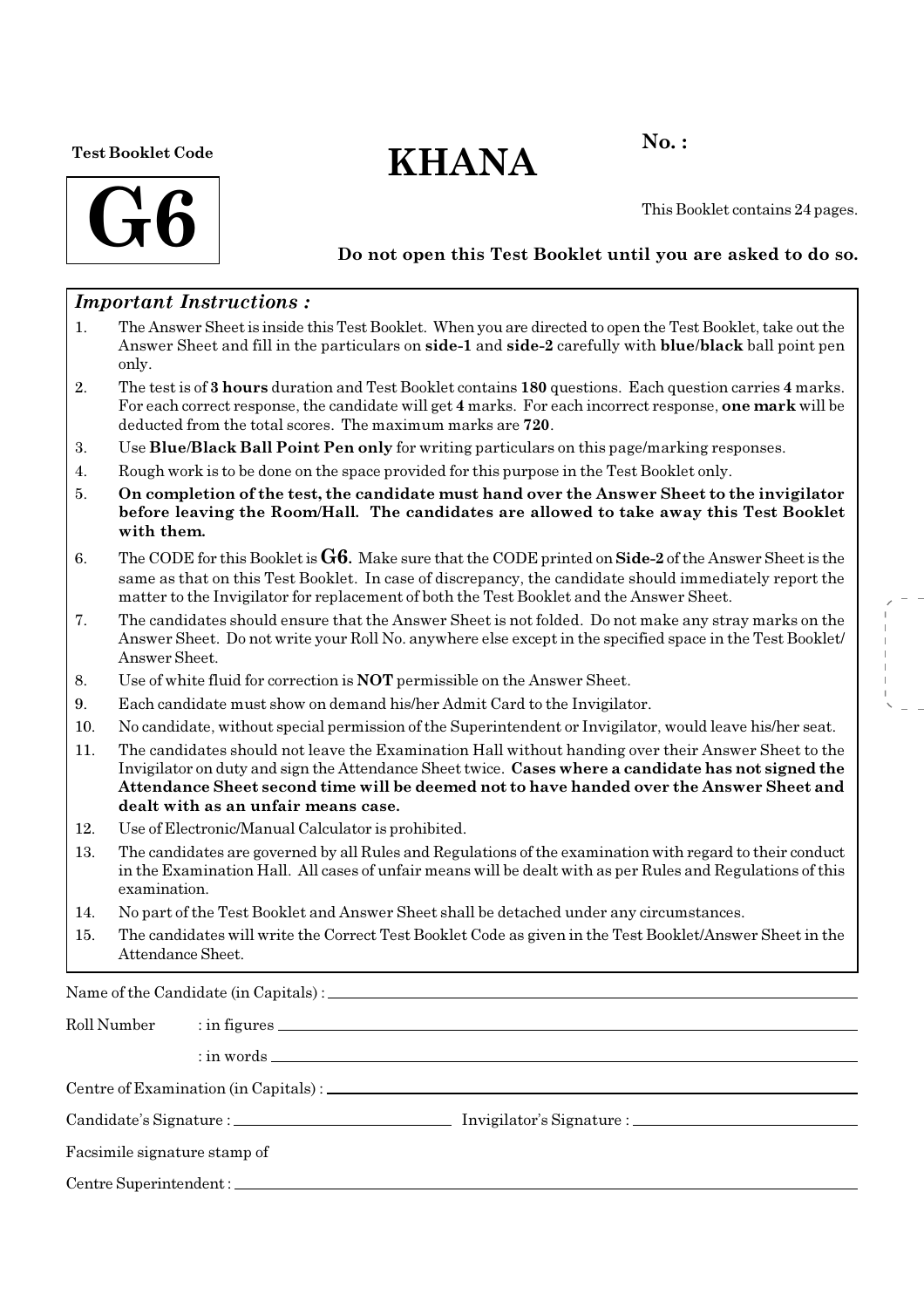| $\overline{2}$ |
|----------------|
|                |

- 1. In water hyacinth and water lily, pollination takes place by :
	- (1) water currents only
	- (2) wind and water
	- (3) insects and water
	- (4) insects or wind
- 2. Choose the correct pair from the following :

| (1) | Polymerases -    | Break the DNA into                 |
|-----|------------------|------------------------------------|
|     |                  | fragments                          |
| (2) | <b>Nucleases</b> | Separate the two strands<br>of DNA |
|     |                  |                                    |
| (3) | Exonucleases -   | Make cuts at specific              |
|     |                  | positions within DNA               |
| (4) | Ligases          | Join the two DNA                   |
|     |                  | molecules                          |

- 3. Snow-blindness in Antarctic region is due to :
	- (1) Inflammation of cornea due to high dose of UV-B radiation
	- (2) High reflection of light from snow
	- (3) Damage to retina caused by infra-red rays
	- (4) Freezing of fluids in the eye by low temperature
- 4. Meiotic division of the secondary oocyte is completed :
	- (1) At the time of copulation
	- (2) After zygote formation
	- (3) At the time of fusion of a sperm with an ovum
	- (4) Prior to ovulation
- 5. Match the following columns and select the correct option.

|                             |                | Column - I           |      |       | Column - II      |
|-----------------------------|----------------|----------------------|------|-------|------------------|
| (a)                         |                | <b>Floating Ribs</b> |      | (i)   | Located between  |
|                             |                |                      |      |       | second and       |
|                             |                |                      |      |       | seventh ribs     |
| (b)                         |                | Acromion             |      | (ii)  | Head of the      |
|                             |                |                      |      |       | Humerus          |
| $\left( \mathrm{c} \right)$ |                | Scapula              |      |       | Clavicle         |
| (d)                         | Glenoid cavity |                      |      | (iv)  | Do not connect   |
|                             |                |                      |      |       | with the sternum |
|                             | (a)            | (b)                  | (c)  | (d)   |                  |
| (1)                         | (i)            | (iii)                | (ii) | (iv)  |                  |
| (2)                         | (iii)          | (ii)                 | (iv) | (i)   |                  |
| (3)                         | (iv)           | (iii)                | (i)  | (ii)  |                  |
| (4)                         | (ii)           | (iv)                 | (i)  | (iii) |                  |
|                             |                |                      |      |       |                  |

- 6. Which of the following pairs is of unicellular algae ?
	- (1) Gelidium and Gracilaria
	- (2) Anabaena and Volvox
	- (3) Chlorella and Spirulina
	- (4) Laminaria and Sargassum
	- 7. Dissolution of the synaptonemal complex occurs during :
		- (1) Zygotene
		- (2) Diplotene
		- (3) Leptotene
		- (4) Pachytene
	- 8. If the head of cockroach is removed, it may live for few days because :
		- (1) the cockroach does not have nervous system.
		- (2) the head holds a small proportion of a nervous system while the rest is situated along the ventral part of its body.
		- (3) the head holds a  $1/3^{rd}$  of a nervous system while the rest is situated along the dorsal part of its body.
		- (4) the supra-oesophageal ganglia of the cockroach are situated in ventral part of abdomen.
	- 9. Which of the following refer to **correct** example(s) of organisms which have evolved due to changes in environment brought about by anthropogenic action ?
		- (a) Darwin's Finches of Galapagos islands.
		- (b) Herbicide resistant weeds.
		- (c) Drug resistant eukaryotes.
		- (d) Man-created breeds of domesticated animals like dogs.
		- $(1)$   $(a)$  and  $(c)$
		- $(2)$  (b),  $(c)$  and  $(d)$
		- (3) only (d)
		- $(4)$  only  $(a)$
	- 10. Identify the wrong statement with reference to transport of oxygen.
		- (1) Partial pressure of  $CO_2$  can interfere with  $O_2$  binding with haemoglobin.
		- (2) Higher  $H^+$  conc. in alveoli favours the formation of oxyhaemoglobin.
		- (3) Low  $pCO_2$  in alveoli favours the formation of oxyhaemoglobin.
		- (4) Binding of oxygen with haemoglobin is mainly related to partial pressure of  $\mathrm{O}_2$ .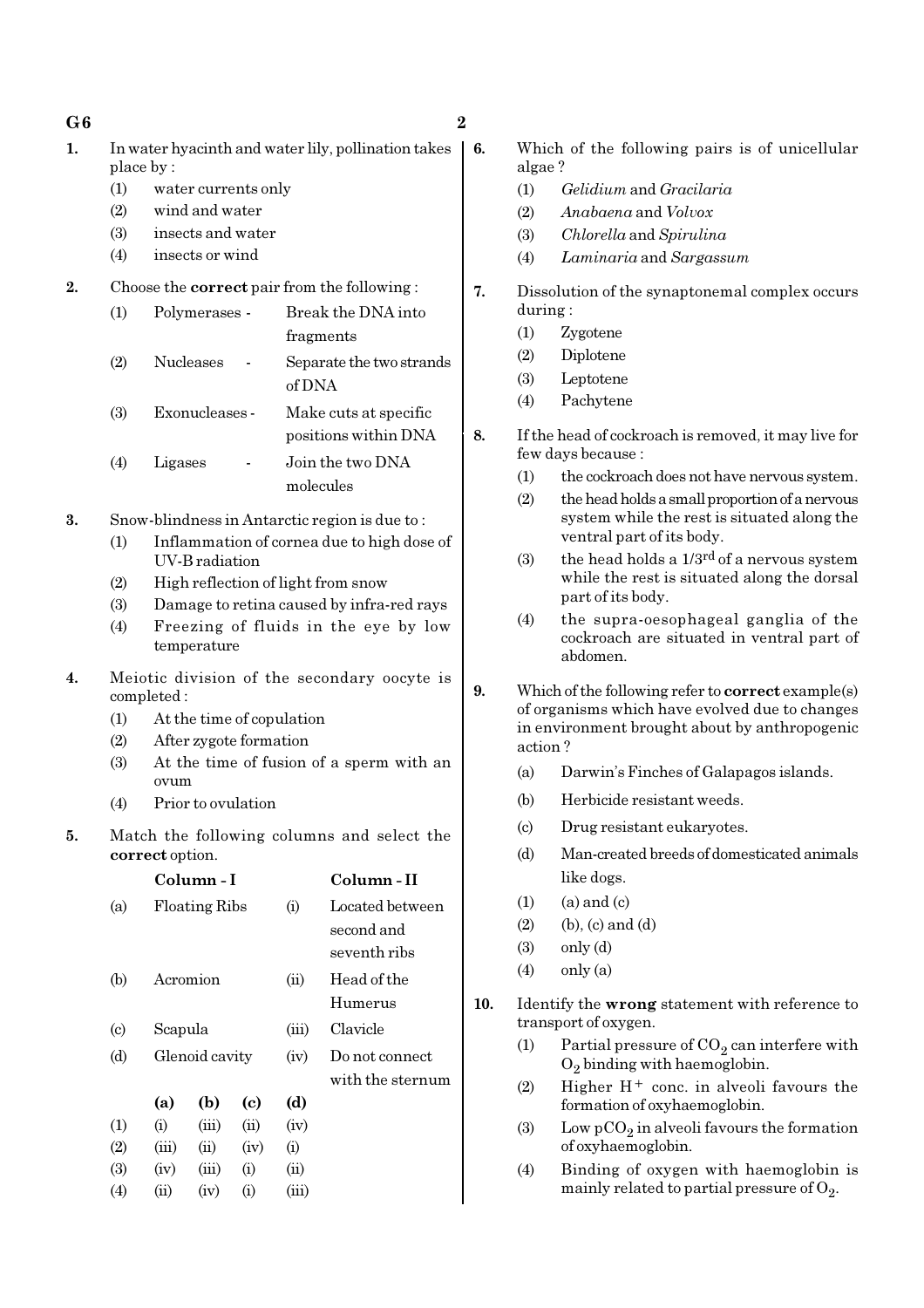- 11. Montreal protocol was signed in 1987 for control  $of$ .
	- (1) Emission of ozone depleting substances
	- (2) Release of Green House gases
	- (3) Disposal of e-wastes
	- (4) Transport of Genetically modified organisms from one country to another
- 12. Which of the following is correct about viroids ?
	- (1) They have free RNA without protein coat.
	- (2) They have DNA with protein coat.
	- (3) They have free DNA without protein coat.
	- (4) They have RNA with protein coat.
- 13. Select the correct statement.
	- (1) Glucagon is associated with hypoglycemia.
	- (2) Insulin acts on pancreatic cells and adipocytes.
	- (3) Insulin is associated with hyperglycemia.
	- (4) Glucocorticoids stimulate gluconeogenesis.
- 14. Which of the following is not an inhibitory substance governing seed dormancy ?
	- (1) Abscisic acid
	- (2) Phenolic acid
	- (3) Para-ascorbic acid
	- (4) Gibberellic acid
- 15. The infectious stage of *Plasmodium* that enters the human body is :
	- (1) Sporozoites
	- (2) Female gametocytes
	- (3) Male gametocytes
	- (4) Trophozoites
- 16. In which of the following techniques, the embryos are transferred to assist those females who cannot conceive ?
	- (1) GIFT and ZIFT
	- (2) ICSI and ZIFT
	- (3) GIFT and ICSI
	- (4) ZIFT and IUT
- 17. Experimental verification of the chromosomal theory of inheritance was done by :
	- (1) Sutton
	- (2) Boveri
	- (3) Morgan
	- (4) Mendel
- 18. Identify the wrong statement with reference to immunity.
	- (1) When ready-made antibodies are directly given, it is called "Passive immunity".
	- (2) Active immunity is quick and gives full response.
	- (3) Foetus receives some antibodies from mother, it is an example for passive immunity.
	- (4) When exposed to antigen (living or dead) antibodies are produced in the host's body. It is called "Active immunity".
- 19. The product(s) of reaction catalyzed by nitrogenase in root nodules of leguminous plants is/are :
	- (1) Nitrate alone
	- (2) Ammonia and oxygen
	- (3) Ammonia and hydrogen
	- (4) Ammonia alone
- 20. Match the trophic levels with their correct species examples in grassland ecosystem.
	- (a) Fourth trophic level (i) Crow
	- (b) Second trophic level (ii) Vulture
	- (c) First trophic level (iii) Rabbit
	- (d) Third trophic level (iv) Grass

Select the correct option :

|     | (a)      | (b)   | (c)   | (d)      |
|-----|----------|-------|-------|----------|
| (1) | (iii)    | (ii)  | (i)   | (iv)     |
| (2) | (iv)     | (iii) | (ii)  | (i)      |
| (3) | $\rm(i)$ | (ii)  | (iii) | (iv)     |
| (4) | (ii)     | (iii) | (iv)  | $\rm(i)$ |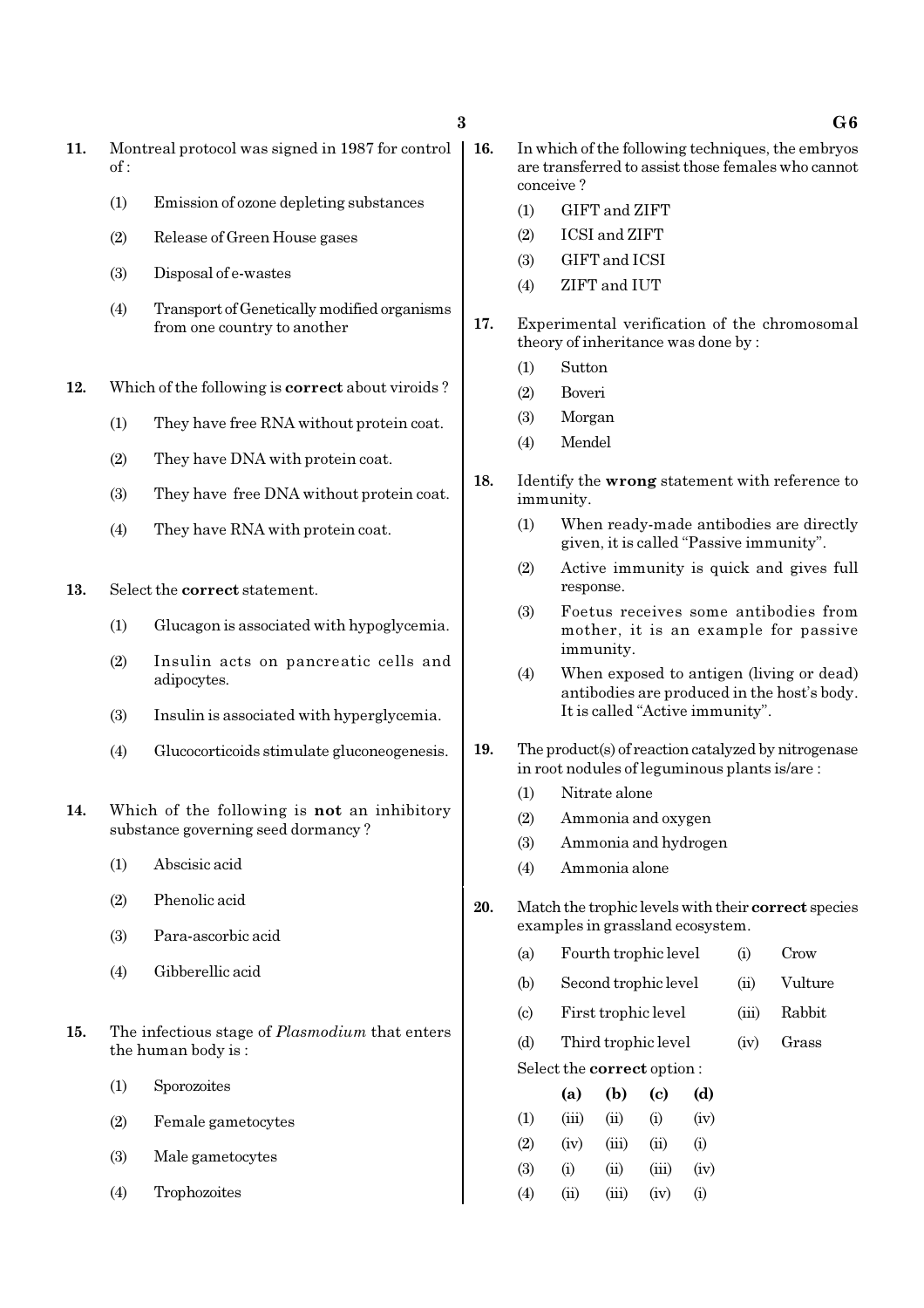#### $G6$  4

- 
- 21. Which is the important site of formation of glycoproteins and glycolipids in eukaryotic cells ?
	- (1) Peroxisomes
	- (2) Golgi bodies
	- (3) Polysomes
	- (4) Endoplasmic reticulum
- 22. The transverse section of a plant shows following anatomical features :
	- (a) Large number of scattered vascular bundles surrounded by bundle sheath.
	- (b) Large conspicuous parenchymatous ground tissue.
	- (c) Vascular bundles conjoint and closed.
	- (d) Phloem parenchyma absent.
	- Identify the category of plant and its part :
	- (1) Monocotyledonous root
	- (2) Dicotyledonous stem
	- (3) Dicotyledonous root
	- (4) Monocotyledonous stem
- 23. Which of the following is put into Anaerobic sludge digester for further sewage treatment ?
	- (1) Floating debris
	- (2) Effluents of primary treatment
	- (3) Activated sludge
	- (4) Primary sludge
- 24. Match the following columns and select the correct option.

|                             |             | Column - I  |                            | Column - II |                  |
|-----------------------------|-------------|-------------|----------------------------|-------------|------------------|
| (a)                         |             | Eosinophils |                            |             | Immune response  |
| (b)                         |             | Basophils   |                            |             | Phagocytosis     |
| $\left( \mathrm{c} \right)$ |             | Neutrophils |                            |             | Release          |
|                             |             |             |                            |             | histaminase,     |
|                             |             |             |                            |             | destructive      |
|                             |             |             |                            |             | enzymes          |
| (d)                         | Lymphocytes |             |                            | (iv)        | Release granules |
|                             |             |             |                            |             | containing       |
|                             |             |             |                            |             | histamine        |
|                             | (a)         | (b)         | $\left( \mathrm{e}\right)$ | (d)         |                  |
| $\left(1\right)$            | (iv)        | (i)         | (ii)                       | (iii)       |                  |
| (2)                         | (i)         | (ii)        | (iv)                       | (iii)       |                  |
| (3)                         | $\rm (ii)$  | (i)         | (iii)                      | (iv)        |                  |
| $\left( 4\right)$           | (iii)       | (iv)        | $\rm (ii)$                 | (i)         |                  |

- 25. Select the option including all sexually transmitted diseases.
	- (1) Gonorrhoea, Malaria, Genital herpes
	- (2) AIDS, Malaria, Filaria
	- (3) Cancer, AIDS, Syphilis
	- (4) Gonorrhoea, Syphilis, Genital herpes
- 26. Name the enzyme that facilitates opening of DNA helix during transcription.
	- (1) DNA helicase
	- (2) DNA polymerase
	- (3) RNA polymerase
	- (4) DNA ligase
- 27. Which of the following regions of the globe exhibits highest species diversity ?
	- (1) Madagascar
	- (2) Himalayas
	- (3) Amazon forests
	- (4) Western Ghats of India
- 28. In relation to Gross primary productivity and Net primary productivity of an ecosystem, which one of the following statements is correct ?
	- (1) Gross primary productivity is always more than net primary productivity.
	- (2) Gross primary productivity and Net primary productivity are one and same.
	- (3) There is no relationship between Gross primary productivity and Net primary productivity.
	- (4) Gross primary productivity is always less than net primary productivity.
- 29. Which of the following is not an attribute of a population ?
	- (1) Natality
	- (2) Mortality
	- (3) Species interaction
	- (4) Sex ratio
- 30. The oxygenation activity of RuBisCo enzyme in photorespiration leads to the formation of :
	- (1) 1 molecule of 3-C compound
	- (2) 1 molecule of 6-C compound
	- (3) 1 molecule of 4-C compound and 1 molecule of 2-C compound
	- (4) 2 molecules of 3-C compound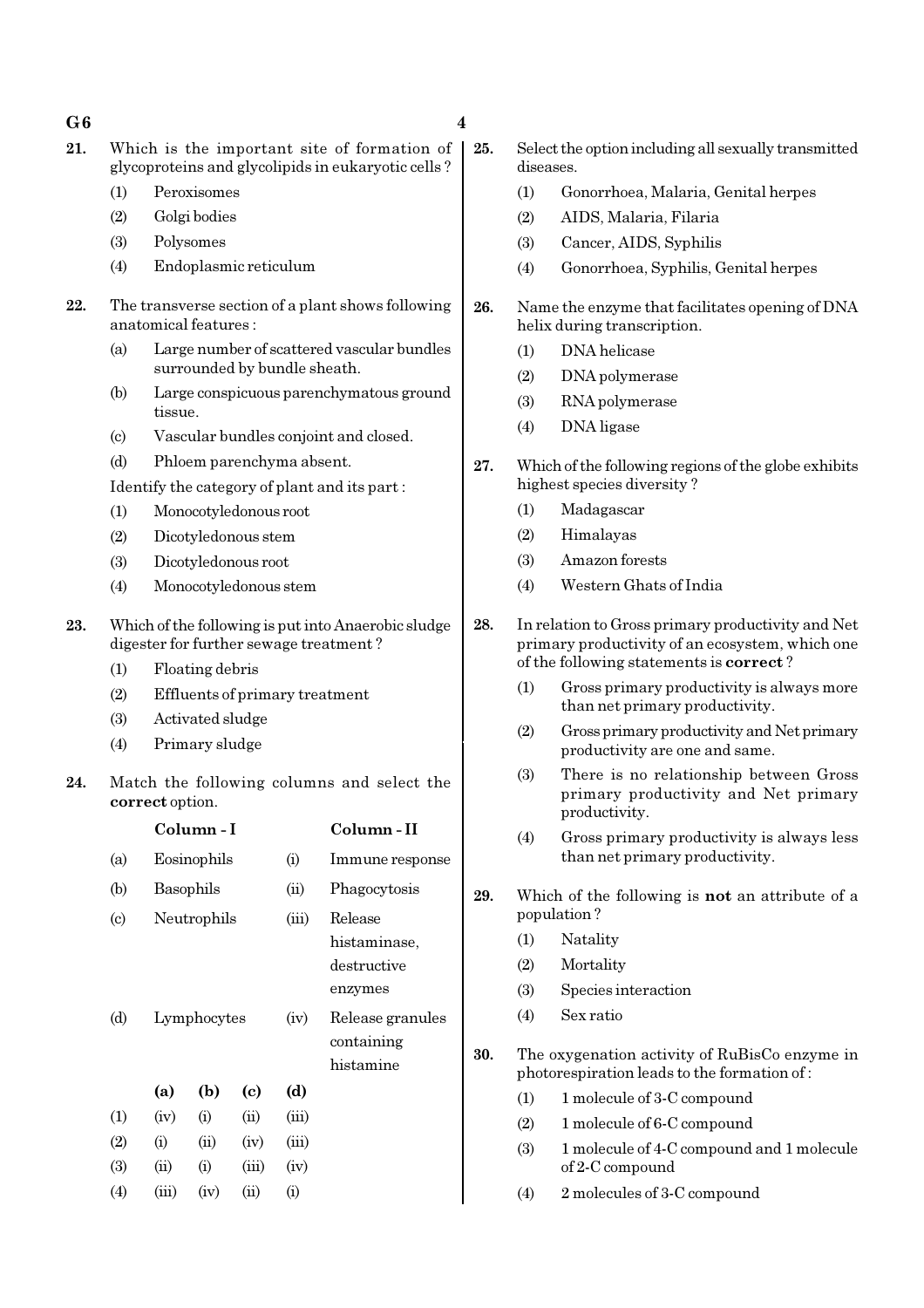- 31. Secondary metabolites such as nicotine, strychnine and caffeine are produced by plants for their :
	- (1) Growth response
	- (2) Defence action
	- (3) Effect on reproduction
	- (4) Nutritive value
- 32. Identify the substances having glycosidic bond and peptide bond, respectively in their structure :
	- (1) Glycerol, trypsin
	- (2) Cellulose, lecithin
	- (3) Inulin, insulin
	- (4) Chitin, cholesterol
- 33. Identify the incorrect statement.
	- (1) Sapwood is involved in conduction of water and minerals from root to leaf.
	- (2) Sapwood is the innermost secondary xylem and is lighter in colour.
	- (3) Due to deposition of tannins, resins, oils etc., heart wood is dark in colour.
	- (4) Heart wood does not conduct water but gives mechanical support.
- 34. Identify the correct statement with reference to human digestive system.
	- (1) Serosa is the innermost layer of the alimentary canal.
	- (2) Ileum is a highly coiled part.
	- (3) Vermiform appendix arises from duodenum.
	- (4) Ileum opens into small intestine.
- 35. If the distance between two consecutive base pairs is 0.34 nm and the total number of base pairs of a DNA double helix in a typical mammalian cell is  $6.6 \times 10^9$  bp, then the length of the DNA is approximately :
	- (1) 2.5 meters
	- $(2)$  2.2 meters
	- (3) 2.7 meters
	- (4) 2.0 meters
- 36. Which of the following statements about inclusion bodies is incorrect ?
	- (1) These are involved in ingestion of food particles.
	- (2) They lie free in the cytoplasm.
	- (3) These represent reserve material in cytoplasm.
	- (4) They are not bound by any membrane.
- 37. Match the following columns and select the correct option.

|                             |                            | Column - I        | Column - II |       |                |
|-----------------------------|----------------------------|-------------------|-------------|-------|----------------|
| (a)                         | gill slits                 | $6 - 15$ pairs of |             | (i)   | Trygon         |
| (b)                         | Heterocercal<br>caudal fin |                   |             | (ii)  | Cyclostomes    |
| $\left( \mathrm{c} \right)$ |                            | Air Bladder       |             | (iii) | Chondrichthyes |
| (d)                         | Poison sting               |                   |             | (iv)  | Osteichthyes   |
|                             | (a)                        | (b)               | (c)         | (d)   |                |
| (1)                         | (iii)                      | (iv)              | (i)         | (ii)  |                |
| (2)                         | (iv)                       | (ii)              | (iii)       | (i)   |                |
| (3)                         | (i)                        | (iv)              | (iii)       | (ii)  |                |
| $\left( 4\right)$           | (ii)                       | (iii)             | (iv)        | (i)   |                |
|                             |                            |                   |             |       |                |

- 38. According to Robert May, the global species diversity is about :
	- (1) 20 million
	- (2) 50 million
	- (3) 7 million
	- $(4)$  1.5 million
- 39. Match the following diseases with the causative organism and select the correct option.

|                             |       | Column - I | Column - II |       |             |
|-----------------------------|-------|------------|-------------|-------|-------------|
| (a)                         |       | Typhoid    |             |       | Wuchereria  |
| (b)                         |       | Pneumonia  |             |       | Plasmodium  |
| $\left( \mathrm{c} \right)$ |       | Filariasis |             |       | Salmonella  |
| (d)                         |       | Malaria    |             |       | Haemophilus |
|                             | (a)   | (b)        | (c)         | (d)   |             |
| (1)                         | (iii) | (iv)       | (i)         | (ii)  |             |
| (2)                         | (ii)  | (i)        | (iii)       | (iv)  |             |
| (3)                         | (iv)  | (i)        | (ii)        | (iii) |             |
| (4)                         | (i)   | (iii)      | (ii)        | (iv)  |             |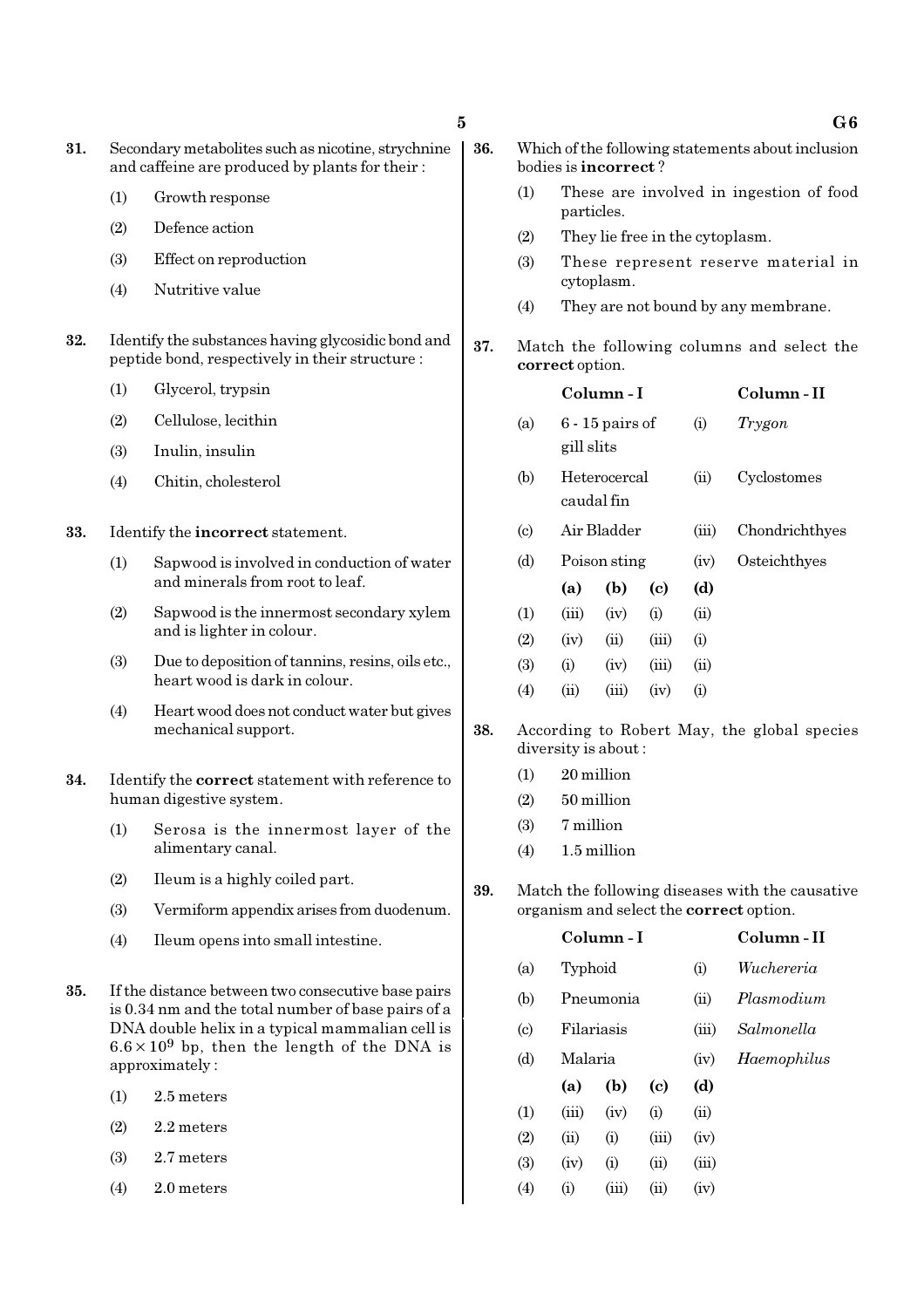40. The ovary is half inferior in :

(1) Mustard

- (2) Sunflower
- (3) Plum
- (4) Brinjal
- 41. Match the following columns and select the correct option.

|                           |               | Column - I      |                            |       | Column - II                           |
|---------------------------|---------------|-----------------|----------------------------|-------|---------------------------------------|
| (a)                       |               | Organ of Corti  |                            | (i)   | Connects middle<br>ear and pharynx    |
| (b)                       | Cochlea       |                 |                            | (ii)  | Coiled part of the<br>labyrinth       |
| $\left( \text{c} \right)$ |               | Eustachian tube |                            | (iii) | Attached to the<br>oval window        |
| (d)                       | <b>Stapes</b> |                 |                            | (iv)  | Located on the<br>basilar<br>membrane |
|                           | (a)           | (b)             | $\left( \mathrm{e}\right)$ | (d)   |                                       |
| (1)                       | (iii)         | (i)             | (iv)                       | (ii)  |                                       |
| (2)                       | (iv)          | (ii)            | (i)                        | (iii) |                                       |
| (3)                       | (i)           | (ii)            | (iv)                       | (iii) |                                       |
|                           |               |                 |                            |       |                                       |

42. How many true breeding pea plant varieties did Mendel select as pairs, which were similar except in one character with contrasting traits ?

(4) (ii) (iii) (i) (iv)

- (1) 2
- (2) 14
- (3) 8
- (4) 4
- 43. Identify the wrong statement with reference to the gene 'I' that controls ABO blood groups.
	- (1) A person will have only two of the three alleles.
	- (2) When  $\mathbf{I}^\mathbf{A}$  and  $\mathbf{I}^\mathbf{B}$  are present together, they express same type of sugar.
	- (3) Allele 'i' does not produce any sugar.
	- (4) The gene (I) has three alleles.

| ٠.<br>۰,         |  |
|------------------|--|
| I                |  |
| ٦<br>I<br>×<br>v |  |

| 44. |                            | From his experiments, S.L. Miller produced amino<br>acids by mixing the following in a closed flask: |
|-----|----------------------------|------------------------------------------------------------------------------------------------------|
|     | (1)                        | $CH_3, H_2, NH_4$ and water vapor at 800°C                                                           |
|     | (2)                        | $CH_4$ , $H_2$ , NH <sub>3</sub> and water vapor at 600°C                                            |
|     | (3)                        | $CH_3$ , $H_2$ , NH <sub>3</sub> and water vapor at 600°C                                            |
|     | (4)                        | $CH_4$ , $H_2$ , NH <sub>3</sub> and water vapor at 800°C                                            |
| 45. |                            | Identify the wrong statement with regard to<br>Restriction Enzymes.                                  |
|     | (1)                        | They cut the strand of DNA at palindromic<br>sites.                                                  |
|     | (2)                        | They are useful in genetic engineering.                                                              |
|     | (3)                        | Sticky ends can be joined by using DNA<br>ligases.                                                   |
|     | (4)                        | Each restriction enzyme functions by<br>inspecting the length of a DNA sequence.                     |
| 46. |                            | In gel electrophoresis, separated DNA fragments<br>can be visualized with the help of:               |
|     | (1)                        | Ethidium bromide in UV radiation                                                                     |
|     | (2)                        | Acetocarmine in UV radiation                                                                         |
|     | (3)                        | Ethidium bromide in infrared radiation                                                               |
|     | (4)                        | Acetocarmine in bright blue light                                                                    |
| 47. |                            | The plant parts which consist of two generations -<br>one within the other:                          |
|     | (a)                        | Pollen grains inside the anther                                                                      |
|     | (b)                        | Germinated pollen grain with two male<br>gametes                                                     |
|     | $\left( \mathrm{c}\right)$ | Seed inside the fruit                                                                                |
|     | (d)                        | Embryo sac inside the ovule                                                                          |
|     | (1)                        | $(a)$ , $(b)$ and $(c)$                                                                              |
|     | (2)                        | $(c)$ and $(d)$                                                                                      |
|     | (3)                        | $(a)$ and $(d)$                                                                                      |
|     | (4)                        | $(a)$ only                                                                                           |
| 48. |                            | Floridean starch has structure similar to:                                                           |
|     | (1)                        | Amylopectin and glycogen                                                                             |
|     | (2)                        | Mannitol and algin                                                                                   |
|     | (3)                        | Laminarin and cellulose                                                                              |
|     | (4)                        | Starch and cellulose                                                                                 |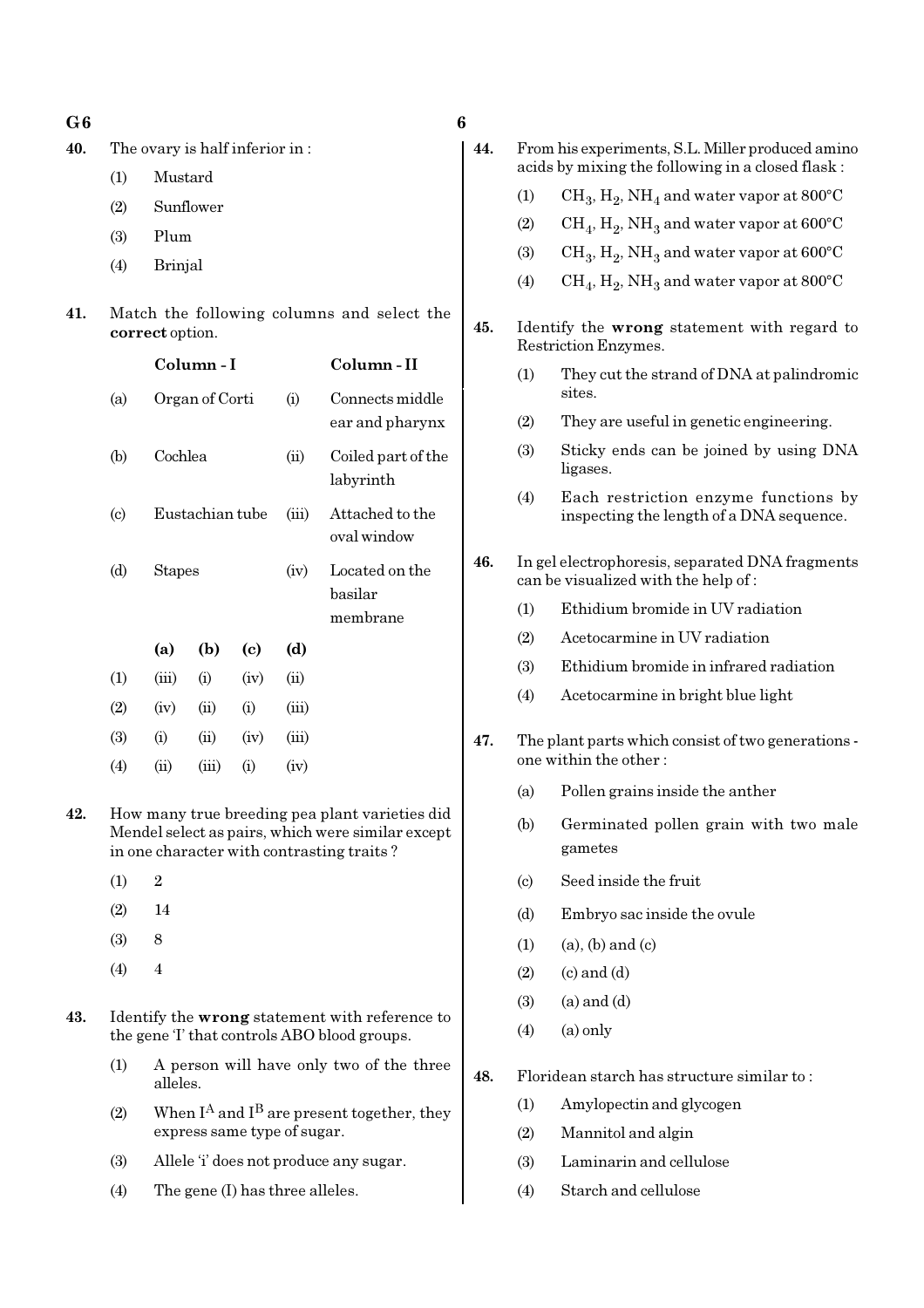| 49. | Match the following columns and select the |  |
|-----|--------------------------------------------|--|
|     | correct option.                            |  |

|                             |          | Column - I      |      | Column-II  |                    |
|-----------------------------|----------|-----------------|------|------------|--------------------|
| (a)                         |          | Pituitary gland |      | (i)        | Grave's disease    |
| (b)                         |          | Thyroid gland   |      | (ii)       | Diabetes mellitus  |
| $\left( \mathrm{c} \right)$ |          | Adrenal gland   |      | (iii)      | Diabetes insipidus |
| (d)                         | Pancreas |                 |      | (iv)       | Addison's disease  |
|                             | (a)      | (b)             | (c)  | (d)        |                    |
| (1)                         | (iii)    | (ii)            | (i)  | (iv)       |                    |
| (2)                         | (iii)    | (i)             | (iv) | (ii)       |                    |
| (3)                         | (ii)     | (i)             | (iv) | (iii)      |                    |
| (4)                         | (iv)     | (iii)           | (i)  | $\rm (ii)$ |                    |
|                             |          |                 |      |            |                    |

- 50. Which of the following statements are true for the phylum-Chordata ?
	- (a) In Urochordata notochord extends from head to tail and it is present throughout their life.
	- (b) In Vertebrata notochord is present during the embryonic period only.
	- (c) Central nervous system is dorsal and hollow.
	- (d) Chordata is divided into 3 subphyla : Hemichordata, Tunicata and Cephalochordata.
	- $(1)$   $(c)$  and  $(a)$
	- $(2)$  (a) and (b)
	- $(3)$  (b) and  $(c)$
	- $(4)$   $(d)$  and  $(c)$
- 51. Presence of which of the following conditions in urine are indicative of Diabetes Mellitus ?
	- (1) Uremia and Renal Calculi
	- (2) Ketonuria and Glycosuria
	- (3) Renal calculi and Hyperglycaemia
	- (4) Uremia and Ketonuria
- 52. The roots that originate from the base of the stem are :
	- (1) Primary roots
	- (2) Prop roots
	- (3) Lateral roots
	- (4) Fibrous roots
- 53. Some dividing cells exit the cell cycle and enter vegetative inactive stage. This is called quiescent stage  $(G_0)$ . This process occurs at the end of :
	- $(1)$  G<sub>1</sub> phase
	- (2) S phase
	- (3)  $G_2$  phase
	- (4) M phase
- 54. In light reaction, plastoquinone facilitates the transfer of electrons from :
	- (1) Cytb<sub>6</sub>f complex to PS-I
	- $(2)$  PS-I to NADP<sup>+</sup>
	- (3) PS-I to ATP synthase
	- (4) PS-II to  $\text{Cytb}_6\text{f}$  complex
- 55. The specific palindromic sequence which is recognized by EcoRI is :
	- (1) 5' GGAACC 3'
		- 3' CCTTGG 5'
	- (2) 5' CTTAAG 3'
		- 3' GAATTC 5'
	- (3) 5' GGATCC 3'
		- 3' CCTAGG 5'
	- (4) 5' GAATTC 3' 3' - CTTAAG - 5'
- 56. Identify the basic amino acid from the following.
	- (1) Glutamic Acid
	- (2) Lysine
	- (3) Valine
	- (4) Tyrosine
- 57. Bilaterally symmetrical and acoelomate animals are exemplified by :
	- (1) Platyhelminthes
	- (2) Aschelminthes
	- (3) Annelida
	- (4) Ctenophora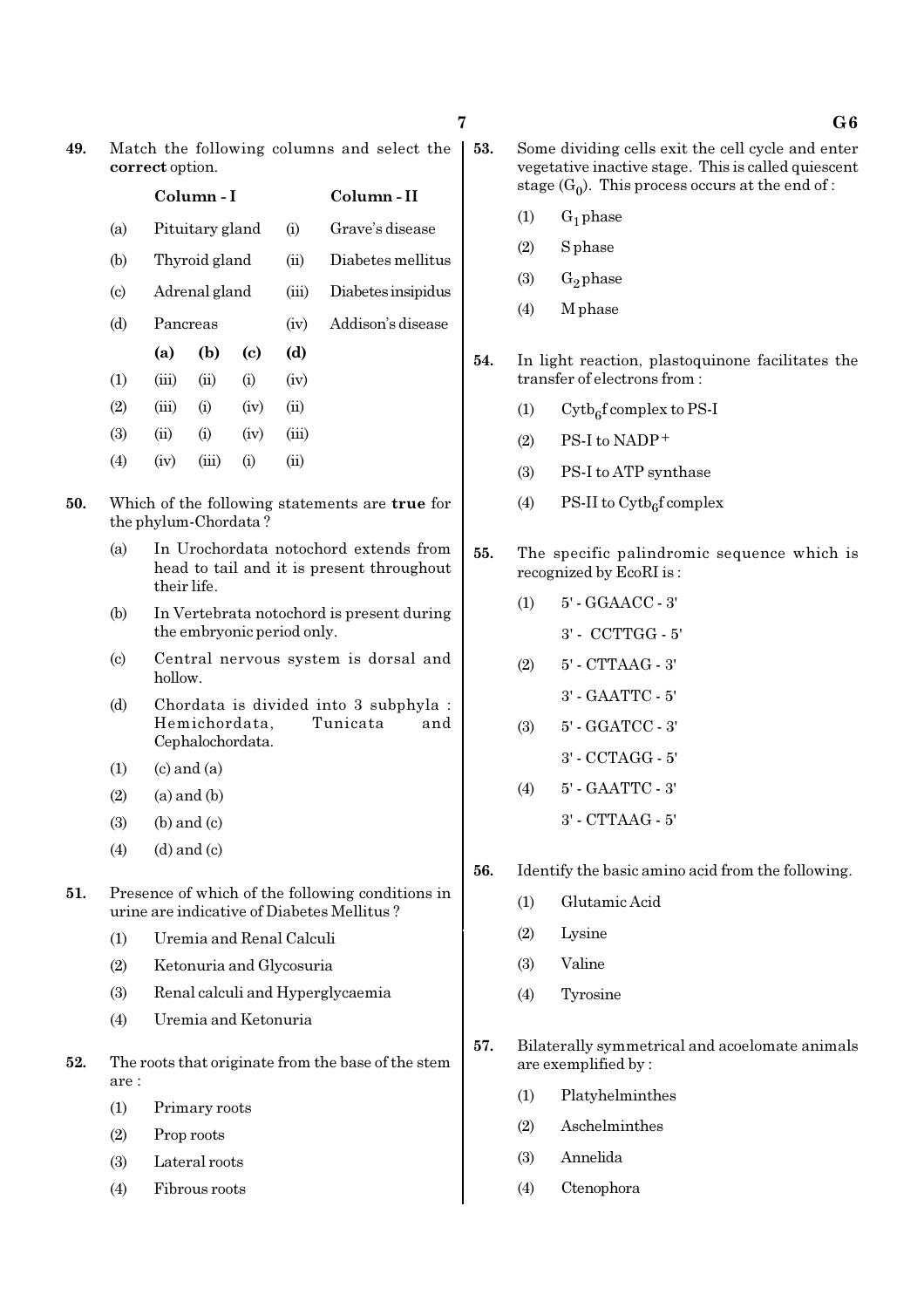| G6  |                                  |                                                                                            | 8   |                                                                                     |             |                                 |             |            |                                                      |
|-----|----------------------------------|--------------------------------------------------------------------------------------------|-----|-------------------------------------------------------------------------------------|-------------|---------------------------------|-------------|------------|------------------------------------------------------|
| 58. |                                  | The sequence that controls the copy number of the<br>linked DNA in the vector, is termed : | 63. | Match the following concerning essential elements<br>and their functions in plants: |             |                                 |             |            |                                                      |
|     | (1)                              | Ori site                                                                                   |     | (a)                                                                                 | Iron        |                                 | (i)         |            | Photolysis of water                                  |
|     | (2)                              | Palindromic sequence                                                                       |     | (b)                                                                                 | Zinc        |                                 | (ii)        |            | Pollen germination                                   |
|     | (3)                              | Recognition site                                                                           |     | (c)                                                                                 | Boron       |                                 | (iii)       |            | Required for chlorophyll<br>biosynthesis             |
|     | (4)                              | Selectable marker                                                                          |     | (d)                                                                                 |             | Manganese (iv)                  |             |            | IAA biosynthesis                                     |
|     |                                  |                                                                                            |     |                                                                                     |             | Select the correct option:      |             |            |                                                      |
| 59. | of:                              | Flippers of Penguins and Dolphins are examples                                             |     | (1)                                                                                 | (a)<br>(iv) | (b)<br>(iii)                    | (c)<br>(ii) | (d)<br>(i) |                                                      |
|     | (1)                              | Convergent evolution                                                                       |     | (2)                                                                                 | (iii)       | (iv)                            | (ii)        | (i)        |                                                      |
|     | (2)                              | Industrial melanism                                                                        |     | (3)                                                                                 | (iv)        | (i)                             | (ii)        | (iii)      |                                                      |
|     |                                  |                                                                                            |     | (4)                                                                                 | (ii)        | (i)                             | (iv)        | (iii)      |                                                      |
|     | (3)                              | Natural selection                                                                          | 64. |                                                                                     |             | Strobili or cones are found in: |             |            |                                                      |
|     | (4)                              | Adaptive radiation                                                                         |     | (1)                                                                                 | Pteris      |                                 |             |            |                                                      |
|     |                                  |                                                                                            |     | (2)                                                                                 | Marchantia  |                                 |             |            |                                                      |
| 60. |                                  | The enzyme enterokinase helps in conversion of:                                            |     | (3)                                                                                 | Equisetum   |                                 |             |            |                                                      |
|     | (1)                              | trypsinogen into trypsin                                                                   |     | (4)                                                                                 | Salvinia    |                                 |             |            |                                                      |
|     | (2)                              | caseinogen into casein                                                                     |     |                                                                                     |             |                                 |             |            |                                                      |
|     | (3)                              | pepsinogen into pepsin                                                                     | 65. |                                                                                     |             | Select the correct match.       |             |            |                                                      |
|     | (4)<br>protein into polypeptides |                                                                                            |     | (1)                                                                                 |             | Phenylketonuria                 |             |            | Autosomal<br>dominant trait                          |
| 61. |                                  | The first phase of translation is:                                                         |     | (2)                                                                                 |             | Sickle cell anaemia -           |             |            | Autosomal<br>recessive trait,<br>chromosome-11       |
|     |                                  | (1) Recognition of DNA molecule                                                            |     | (3)                                                                                 |             | Thalassemia                     |             |            | X linked                                             |
|     | (2)                              | Aminoacylation of tRNA                                                                     |     | (4)                                                                                 |             | Haemophilia                     |             |            | Y linked                                             |
|     | (3)                              | Recognition of an anti-codon                                                               | 66. |                                                                                     |             |                                 |             |            | Match the following with respect to meiosis:         |
|     | (4)                              | Binding of mRNA to ribosome                                                                |     | (a)                                                                                 | Zygotene    |                                 | (i)         |            | Terminalization                                      |
|     |                                  |                                                                                            |     | (b)                                                                                 |             | Pachytene                       | (ii)        |            | Chiasmata                                            |
| 62. | diuresis?                        | Which of the following would help in prevention of                                         |     | $\left( \circ \right)$                                                              | Diplotene   |                                 | (iii)       |            | Crossing over                                        |
|     | (1)                              | Reabsorption of Na <sup>+</sup> and water from renal                                       |     | (d)                                                                                 |             | Diakinesis                      |             | Synapsis   |                                                      |
|     |                                  | tubules due to aldosterone                                                                 |     |                                                                                     |             |                                 |             |            | Select the <b>correct</b> option from the following: |
|     | (2)                              | Atrial<br>natriuretic<br>factor<br>causes                                                  |     |                                                                                     | (a)         | (b)                             | (c)         | (d)        |                                                      |
|     |                                  | vasoconstriction                                                                           |     | (1)                                                                                 | (iv)        | (iii)                           | (ii)        | (i)        |                                                      |
|     | (3)                              | Decrease in secretion of renin by JG cells                                                 |     | (2)                                                                                 | (i)         | (ii)                            | (iv)        | (iii)      |                                                      |
|     | (4)                              | More water reabsorption due to<br>undersecretion of ADH                                    |     | (3)                                                                                 | (ii)        | (iv)                            | (iii)       | (i)        |                                                      |
|     |                                  |                                                                                            |     | (4)                                                                                 | (iii)       | (iv)                            | (i)         | (ii)       |                                                      |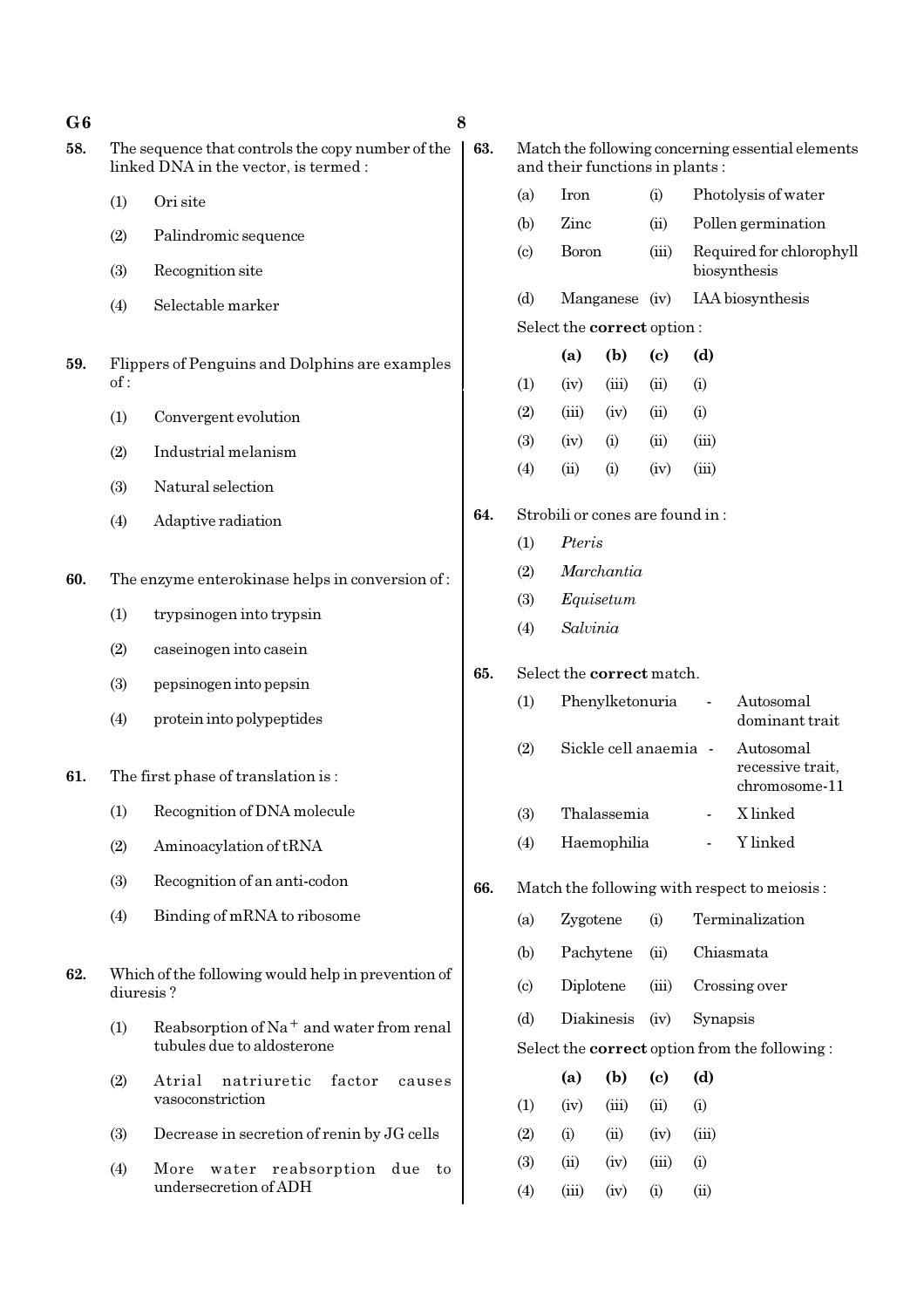|     |                                                               |                   | Column-I            |                                                                                               |       | Column-II                                                                                                                                                                                 |  |  |  |  |  |  |
|-----|---------------------------------------------------------------|-------------------|---------------------|-----------------------------------------------------------------------------------------------|-------|-------------------------------------------------------------------------------------------------------------------------------------------------------------------------------------------|--|--|--|--|--|--|
|     | (a)                                                           |                   | Clostridium         |                                                                                               | (i)   | Cyclosporin-A                                                                                                                                                                             |  |  |  |  |  |  |
|     |                                                               |                   | butylicum           |                                                                                               |       |                                                                                                                                                                                           |  |  |  |  |  |  |
|     | (b)                                                           |                   | Trichoderma         |                                                                                               | (ii)  | Butyric Acid                                                                                                                                                                              |  |  |  |  |  |  |
|     |                                                               |                   | polysporum          |                                                                                               |       |                                                                                                                                                                                           |  |  |  |  |  |  |
|     | $\left( \circ \right)$                                        |                   | <i>Monascus</i>     |                                                                                               | (iii) | Citric Acid                                                                                                                                                                               |  |  |  |  |  |  |
|     |                                                               |                   | purpureus           |                                                                                               |       |                                                                                                                                                                                           |  |  |  |  |  |  |
|     | (d)                                                           |                   |                     | Aspergillus niger                                                                             | (iv)  | Blood cholesterol                                                                                                                                                                         |  |  |  |  |  |  |
|     |                                                               |                   |                     |                                                                                               |       | lowering agent                                                                                                                                                                            |  |  |  |  |  |  |
|     |                                                               | (a)               | (b)                 | (c)                                                                                           | (d)   |                                                                                                                                                                                           |  |  |  |  |  |  |
|     | (1)                                                           | (ii)              | (i)                 | (iv)                                                                                          | (iii) |                                                                                                                                                                                           |  |  |  |  |  |  |
|     | (2)                                                           | (i)               | (ii)                | (iv)                                                                                          | (iii) |                                                                                                                                                                                           |  |  |  |  |  |  |
|     | (3)                                                           | (iv)              | (iii)               | (ii)                                                                                          | (i)   |                                                                                                                                                                                           |  |  |  |  |  |  |
|     | (4)                                                           | (iii)             | (iv)                | (ii)                                                                                          | (i)   |                                                                                                                                                                                           |  |  |  |  |  |  |
| 68. |                                                               | Ray florets have: |                     |                                                                                               |       |                                                                                                                                                                                           |  |  |  |  |  |  |
|     | (1)                                                           |                   | Superior ovary      |                                                                                               |       |                                                                                                                                                                                           |  |  |  |  |  |  |
|     | (2)                                                           |                   | Hypogynous ovary    |                                                                                               |       |                                                                                                                                                                                           |  |  |  |  |  |  |
|     | (3)                                                           |                   | Half inferior ovary |                                                                                               |       |                                                                                                                                                                                           |  |  |  |  |  |  |
|     | (4)                                                           |                   | Inferior ovary      |                                                                                               |       |                                                                                                                                                                                           |  |  |  |  |  |  |
| 69. | (1)<br>(2)<br>(3)<br>(4)                                      | place.            |                     | $G_1$ phase (Gap 1) of interphase.<br>not replicate its DNA.<br>Nuclear Division takes place. |       | Identify the correct statement with regard to<br>Reorganisation of all cell components takes<br>Cell is metabolically active, grows but does<br>DNA synthesis or replication takes place. |  |  |  |  |  |  |
| 70. | Match the following columns and select the<br>correct option. |                   |                     |                                                                                               |       |                                                                                                                                                                                           |  |  |  |  |  |  |
|     |                                                               |                   | Column - 1          |                                                                                               |       | Column-II                                                                                                                                                                                 |  |  |  |  |  |  |
|     | (a)                                                           | Bt cotton         |                     |                                                                                               | (i)   | Gene therapy                                                                                                                                                                              |  |  |  |  |  |  |
|     | (b)                                                           |                   | Adenosine           |                                                                                               | (ii)  | Cellular defence                                                                                                                                                                          |  |  |  |  |  |  |
|     |                                                               |                   | deaminase           |                                                                                               |       |                                                                                                                                                                                           |  |  |  |  |  |  |
|     |                                                               |                   | deficiency          |                                                                                               |       |                                                                                                                                                                                           |  |  |  |  |  |  |
|     | $\left( \mathrm{c} \right)$                                   | RNAi              |                     |                                                                                               | (iii) | Detection of HIV                                                                                                                                                                          |  |  |  |  |  |  |
|     |                                                               |                   |                     |                                                                                               |       | infection                                                                                                                                                                                 |  |  |  |  |  |  |
|     | (d)                                                           | PCR               |                     |                                                                                               | (iv)  | <b>Bacillus</b>                                                                                                                                                                           |  |  |  |  |  |  |
|     |                                                               |                   |                     |                                                                                               |       | thuringiensis                                                                                                                                                                             |  |  |  |  |  |  |
|     |                                                               | (a)               | (b)                 | (c)                                                                                           | (d)   |                                                                                                                                                                                           |  |  |  |  |  |  |
|     | (1)                                                           | (iii)             | (ii)                | (i)                                                                                           | (iv)  |                                                                                                                                                                                           |  |  |  |  |  |  |
|     | (2)                                                           | (ii)              | (iii)               | (iv)                                                                                          | (i)   |                                                                                                                                                                                           |  |  |  |  |  |  |
|     | (3)                                                           | (i)               | (ii)                | (iii)                                                                                         | (iv)  |                                                                                                                                                                                           |  |  |  |  |  |  |
|     |                                                               |                   |                     |                                                                                               |       |                                                                                                                                                                                           |  |  |  |  |  |  |

 $(4)$   $(iv)$   $(i)$   $(ii)$   $(iii)$ 

correct option.

71. Which of the following statements is correct ?

- (1) Adenine pairs with thymine through one H-bond.
- (2) Adenine pairs with thymine through three H-bonds.
- (3) Adenine does not pair with thymine.
- (4) Adenine pairs with thymine through two H-bonds.
- 72. Which one of the following is the most abundant protein in the animals ?
	- (1) Collagen
	- (2) Lectin
	- (3) Insulin
	- (4) Haemoglobin
- 73. Name the plant growth regulator which upon spraying on sugarcane crop, increases the length of stem, thus increasing the yield of sugarcane crop.
	- (1) Gibberellin
	- (2) Ethylene
	- (3) Abscisic acid
	-

### 74. Match the organism with its use in biotechnology.

- (a) Bacillus (i) Cloning vector thuringiensis
- (b) Thermus (ii) Construction of aquaticus first rDNA molecule
- (c) Agrobacterium (iii) DNA polymerase tumefaciens
- (d) Salmonella (iv) Cry proteins typhimurium

Select the correct option from the following :

|            | (a)   | (b)    | (c)   | (d)      |
|------------|-------|--------|-------|----------|
| (1)        | (iv)  | (iii)  | (i)   | (ii)     |
| (2)        | (iii) | $\sin$ | (iv)  | (i)      |
| <b>(3)</b> | (iii) | (iv)   | (i)   | (ii)     |
| (4)        | (ii)  | (iv)   | (iii) | $\rm(i)$ |

75. The process of growth is maximum during :

- (1) Lag phase
- (2) Senescence
- (3) Dormancy
- (4) Log phase

9 G6

- 
- (4) Cytokinin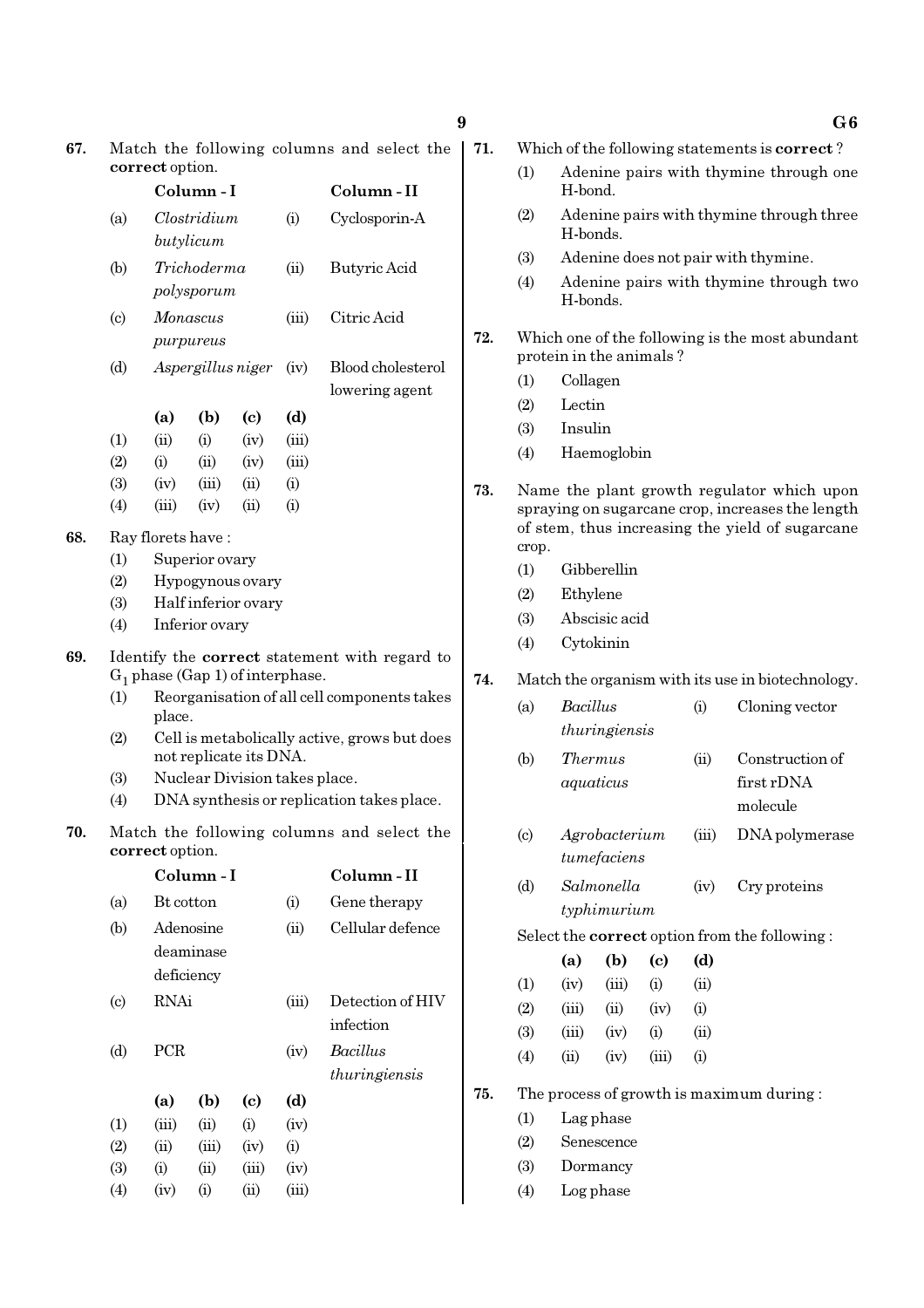| G6  |                                                                                                           |                                                                                                     |                         |                              |      |      |                                               | 10  |                                                          |                 |                                                             |      |       |               |                                                        |
|-----|-----------------------------------------------------------------------------------------------------------|-----------------------------------------------------------------------------------------------------|-------------------------|------------------------------|------|------|-----------------------------------------------|-----|----------------------------------------------------------|-----------------|-------------------------------------------------------------|------|-------|---------------|--------------------------------------------------------|
| 76. | By which method was a new breed 'Hisardale' of<br>sheep formed by using Bikaneri ewes and Marino<br>rams? |                                                                                                     |                         |                              |      |      |                                               |     |                                                          | correct option. |                                                             |      |       |               | Match the following columns and select the             |
|     | (1)                                                                                                       |                                                                                                     |                         | Mutational breeding          |      |      |                                               |     |                                                          |                 | Column-I                                                    |      |       |               | Column-II                                              |
|     |                                                                                                           |                                                                                                     |                         |                              |      |      |                                               |     | (a)                                                      | Placenta        |                                                             |      | (i)   |               | Androgens                                              |
|     | (2)                                                                                                       |                                                                                                     | Cross breeding          |                              |      |      |                                               |     | (b)                                                      |                 | Zona pellucida                                              |      | (ii)  |               | Human Chorionic<br>Gonadotropin                        |
|     | (3)                                                                                                       |                                                                                                     | Inbreeding              |                              |      |      |                                               |     |                                                          |                 |                                                             |      |       | (hCG)         |                                                        |
|     | (4)                                                                                                       |                                                                                                     | Out crossing            |                              |      |      |                                               |     | $\left( \text{c} \right)$                                |                 | Bulbo-urethral                                              |      | (iii) |               | Layer of the ovum                                      |
| 77. |                                                                                                           |                                                                                                     |                         |                              |      |      | The QRS complex in a standard ECG represents: |     |                                                          | glands          |                                                             |      |       |               |                                                        |
|     | (1)                                                                                                       |                                                                                                     |                         | Depolarisation of auricles   |      |      |                                               |     | (d)                                                      |                 | Leydig cells                                                |      | (iv)  |               | Lubrication of the                                     |
|     | (2)                                                                                                       |                                                                                                     |                         | Depolarisation of ventricles |      |      |                                               |     |                                                          | (a)             | (b)                                                         | (c)  | (d)   | Penis         |                                                        |
|     | (3)                                                                                                       |                                                                                                     |                         | Repolarisation of ventricles |      |      |                                               |     | (1)                                                      | (i)             | (iv)                                                        | (ii) | (iii) |               |                                                        |
|     | (4)                                                                                                       |                                                                                                     |                         | Repolarisation of auricles   |      |      |                                               |     | (2)                                                      | (iii)           | (ii)                                                        | (iv) | (i)   |               |                                                        |
|     |                                                                                                           |                                                                                                     |                         |                              |      |      |                                               |     | (3)                                                      | (ii)            | (iii)                                                       | (iv) | (i)   |               |                                                        |
| 78. |                                                                                                           |                                                                                                     |                         |                              |      |      | Goblet cells of alimentary canal are modified | 82. | (4)                                                      | (iv)            | (iii)                                                       | (i)  | (ii)  |               |                                                        |
|     | (1)                                                                                                       | from:<br>Columnar epithelial cells                                                                  |                         |                              |      |      |                                               |     |                                                          | inspiration.    |                                                             |      |       |               | Select the <b>correct</b> events that occur during     |
|     | (2)                                                                                                       | Chondrocytes                                                                                        |                         |                              |      |      |                                               |     | (a)                                                      |                 | Contraction of diaphragm                                    |      |       |               |                                                        |
|     | (3)                                                                                                       | Compound epithelial cells                                                                           |                         |                              |      |      |                                               |     | (b)                                                      |                 |                                                             |      |       |               | Contraction of external inter-costal muscles           |
|     | (4)                                                                                                       | Squamous epithelial cells                                                                           |                         |                              |      |      |                                               |     | Pulmonary volume decreases<br>$\left( \mathrm{c}\right)$ |                 |                                                             |      |       |               |                                                        |
|     |                                                                                                           |                                                                                                     |                         |                              |      |      |                                               |     | (d)                                                      |                 | Intra pulmonary pressure increases                          |      |       |               |                                                        |
| 79. |                                                                                                           |                                                                                                     | Match the following:    |                              |      |      |                                               |     | (1)<br>(2)                                               |                 | $(c)$ and $(d)$<br>$(a)$ , $(b)$ and $(d)$                  |      |       |               |                                                        |
|     | (a)                                                                                                       | activity                                                                                            |                         | Inhibitor of catalytic       |      | (i)  | Ricin                                         |     | (3)<br>(4)                                               | only (d)        | $(a)$ and $(b)$                                             |      |       |               |                                                        |
|     | (b)                                                                                                       | Malonate<br>Possess peptide bonds<br>(ii)                                                           |                         |                              |      |      |                                               |     |                                                          |                 |                                                             |      |       |               | The process responsible for facilitating loss of water |
|     | $\left( \mathrm{c}\right)$                                                                                | Cell wall material in<br>Chitin<br>(iii)<br>fungi                                                   |                         |                              |      |      |                                               |     |                                                          |                 | and in early morning is:                                    |      |       |               | in liquid form from the tip of grass blades at night   |
|     | (d)                                                                                                       |                                                                                                     |                         |                              |      | (iv) | Collagen                                      |     | (2)                                                      |                 | (1) Root pressure<br>Imbibition                             |      |       |               |                                                        |
|     |                                                                                                           | Secondary metabolite<br>Choose the <b>correct</b> option from the following:                        |                         |                              |      |      |                                               |     | (3)                                                      |                 | Plasmolysis                                                 |      |       |               |                                                        |
|     |                                                                                                           | (a)                                                                                                 | (b)                     | $\left( \mathrm{e}\right)$   | (d)  |      |                                               |     | (4)                                                      |                 | Transpiration                                               |      |       |               |                                                        |
|     | (1)                                                                                                       | (iii)                                                                                               | (i)                     | (iv)                         | (ii) |      |                                               | 84. |                                                          | correct option. |                                                             |      |       |               | Match the following columns and select the             |
|     | (2)                                                                                                       | (iii)                                                                                               | (iv)                    | (i)                          | (ii) |      |                                               |     |                                                          |                 | Column-I                                                    |      |       |               | Column - II                                            |
|     | (3)                                                                                                       | (ii)                                                                                                | (iii)                   | (i)                          | (iv) |      |                                               |     | (a)                                                      |                 | Gregarious, polyphagous (i)                                 |      |       |               | Asterias                                               |
|     | (4)                                                                                                       | (ii)                                                                                                | (iv)                    | (iii)                        | (i)  |      |                                               |     | (b)                                                      | pest            | Adult with radial                                           |      |       | (ii)          | Scorpion                                               |
| 80. |                                                                                                           | Bt cotton variety that was developed by the<br>introduction of toxin gene of Bacillus thuringiensis |                         |                              |      |      |                                               |     |                                                          |                 | symmetry and larva<br>with bilateral symmetry<br>Book lungs |      |       |               | Ctenoplana                                             |
|     |                                                                                                           |                                                                                                     | $(Bt)$ is resistant to: |                              |      |      |                                               |     | $\left( \circ \right)$<br>(d)                            |                 | Bioluminescence                                             |      |       | (iii)<br>(iv) | Locusta                                                |
|     | (1)                                                                                                       |                                                                                                     | Fungal diseases         |                              |      |      |                                               |     |                                                          | (a)             | (b)                                                         | (c)  | (d)   |               |                                                        |
|     | (2)                                                                                                       |                                                                                                     | Plant nematodes         |                              |      |      |                                               |     | (1)                                                      | (iv)            | (i)                                                         | (ii) | (iii) |               |                                                        |

(2) (iii) (ii) (i) (iv) (3) (iii) (i) (iii) (iv) (3) (ii) (i) (iii) <br>(4) (i) (iii) (ii)

(i) (iii) (iv)

- (3) Insect predators
- (4) Insect pests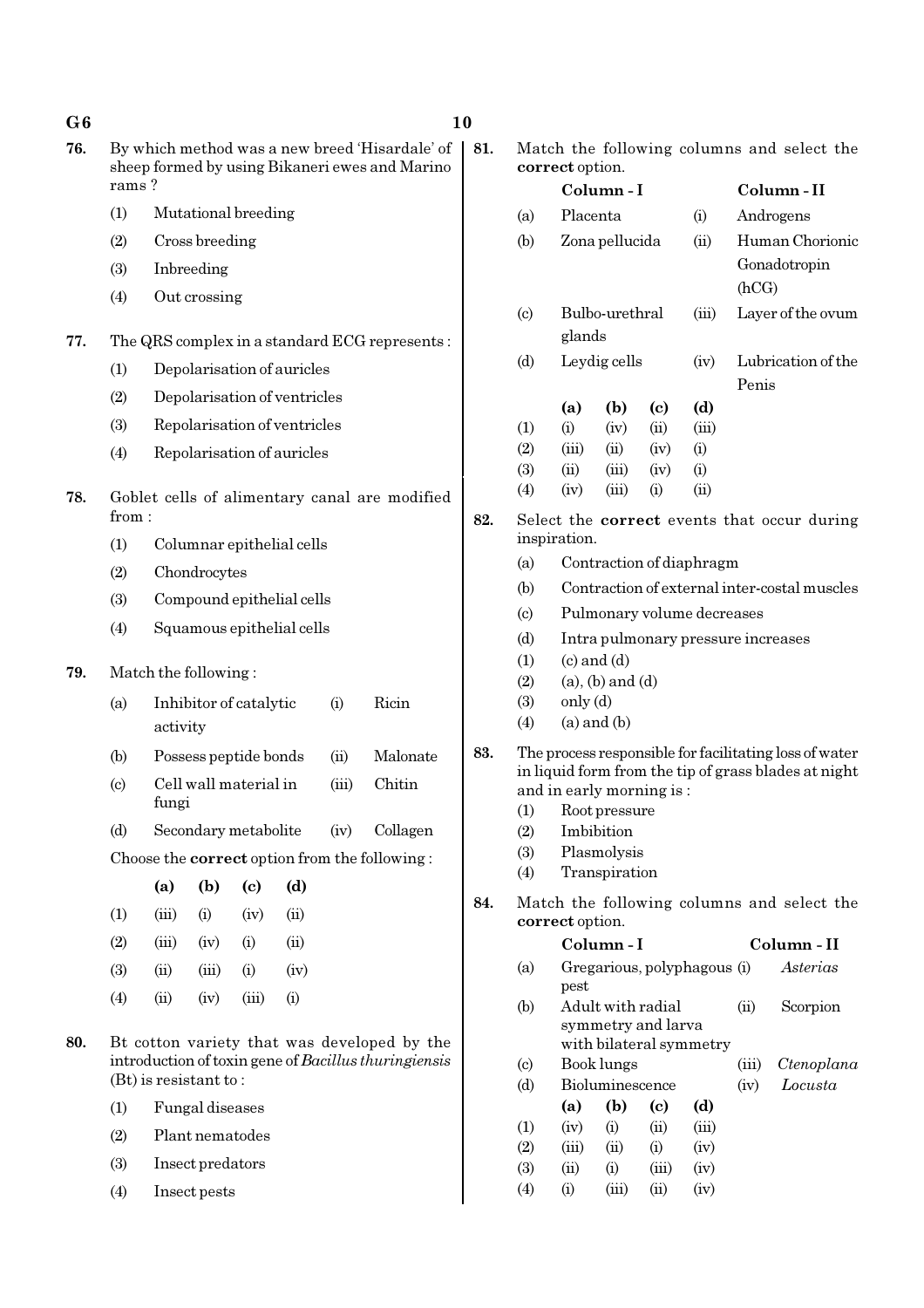- 85. Embryological support for evolution was disapproved by :
	- (1) Alfred Wallace
	- (2) Charles Darwin
	- (3) Oparin
	- (4) Karl Ernst von Baer
- 86. Which of the following hormone levels will cause release of ovum (ovulation) from the graffian follicle ?
	- (1) High concentration of Progesterone
	- (2) Low concentration of LH
	- (3) Low concentration of FSH
	- (4) High concentration of Estrogen
- 87. The body of the ovule is fused within the funicle at :
	- (1) Micropyle
	- (2) Nucellus
	- (3) Chalaza
	- (4) Hilum
- 88. Cuboidal epithelium with brush border of microvilli is found in :
	- (1) ducts of salivary glands
	- (2) proximal convoluted tubule of nephron
	- (3) eustachian tube
	- (4) lining of intestine
- 89. Which of the following statements is not correct ?
	- (1) The proinsulin has an extra peptide called C-peptide.
	- (2) The functional insulin has A and B chains linked together by hydrogen bonds.
	- (3) Genetically engineered insulin is produced in E-Coli.
	- (4) In man insulin is synthesised as a proinsulin.
- 90. The number of substrate level phosphorylations in one turn of citric acid cycle is :
	- (1) One
	- (2) Two
	- (3) Three
	- (4) Zero
- 91. An electron is accelerated from rest through a potential difference of V volt. If the de Broglie wavelength of the electron is  $1.227 \times 10^{-2}$  nm, the potential difference is :
	- $(1)$  10<sup>2</sup> V
	- $(2)$  10<sup>3</sup> V
	- $(3)$  10<sup>4</sup> V
	- $(4)$  10 V
- 92. The capacitance of a parallel plate capacitor with air as medium is  $6 \mu$ F. With the introduction of a dielectric medium, the capacitance becomes  $30 \mu$ F. The permittivity of the medium is :
	- $(\epsilon_0 = 8.85 \times 10^{-12} \text{ C}^2 \text{ N}^{-1} \text{ m}^{-2})$  $(1)$  1.77 × 10<sup>-12</sup> C<sup>2</sup> N<sup>-1</sup> m<sup>-2</sup>
	- (2)  $0.44 \times 10^{-10} \text{ C}^2 \text{ N}^{-1} \text{ m}^{-2}$ <br>(3)  $5.00 \text{ C}^2 \text{ N}^{-1} \text{ m}^{-2}$  $5.00 \text{ C}^2 \text{ N}^{-1} \text{ m}^{-2}$
	- (4)  $0.44 \times 10^{-13}$  C<sup>2</sup> N<sup>-1</sup> m<sup>-2</sup>
- 93. The quantities of heat required to raise the temperature of two solid copper spheres of radii  $\mathbf{r}_1$  and  $\mathbf{r}_2$  ( $\mathbf{r}_1$ =1.5  $\mathbf{r}_2$ ) through 1 K are in the ratio :
	- (1)  $\frac{9}{9}$ 4 (2)  $\frac{3}{2}$ (3) 5 3 (4) 27 8
- 94. Which of the following graph represents the variation of resistivity (ρ) with temperature (T) for copper ?

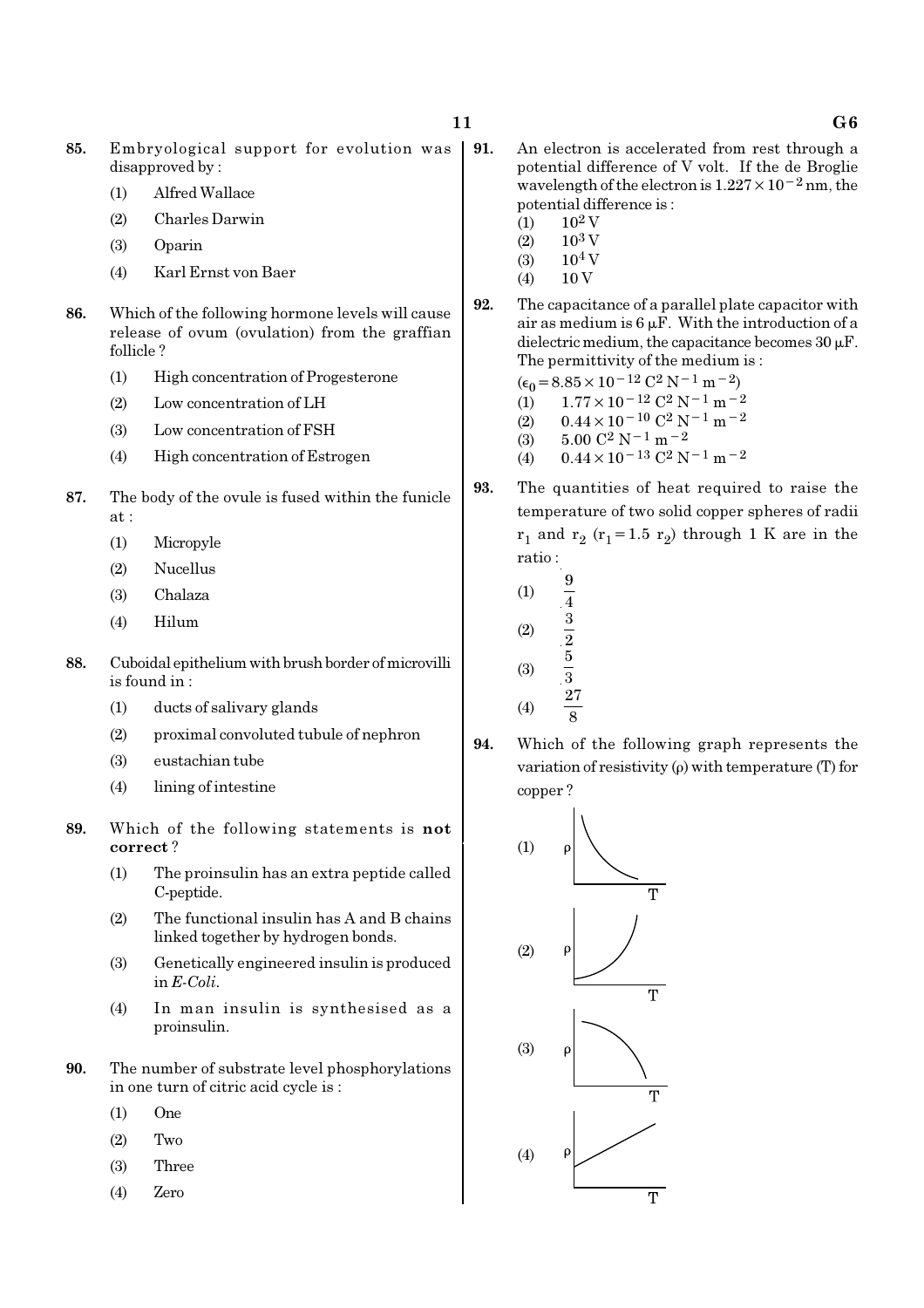- 95. Find the torque about the origin when a force of
	- $3 \hat{j}$  N acts on a particle whose position vector is  $2 \hat{k}$  m.
	- (1)  $6\hat{j}$  N m
	- (2)  $-6\hat{i}$  N m
	- (3)  $6 \stackrel{\wedge}{k}$  N m
	- (4)  $6i \stackrel{\wedge}{\smash{\wedge}} N m$
- 96. Light of frequency 1.5 times the threshold frequency is incident on a photosensitive material. What will be the photoelectric current if the frequency is halved and intensity is doubled ?
	- (1) four times
	- (2) one-fourth
	- (3) zero
	- (4) doubled
- **97.** A ray is incident at an angle of incidence  $i$  on one surface of a small angle prism (with angle of prism A) and emerges normally from the opposite surface. If the refractive index of the material of the prism is  $\mu$ , then the angle of incidence is nearly equal to :
	- 2A
	- (1)  $\mu$
	- $(2)$
	- (3) A 2 µ (4) A  $2\mu$
- 98. The average thermal energy for a mono-atomic gas is : ( $k_B$  is Boltzmann constant and T, absolute temperature)
	- (1)  $\frac{3}{8}$  k<sub>B</sub>  $\frac{3}{2}$  k<sub>B</sub>T  $(2)$   $\frac{3}{8}$  k<sub>B</sub>  $\frac{5}{2}$  k<sub>B</sub>T (3)  $\frac{1}{9}$  k<sub>B</sub>  $rac{7}{2}$  k<sub>B</sub>T  $\frac{1}{2} k_B T$
	- (4)  $\frac{1}{9}$  k<sub>B</sub>
- 99. Two particles of mass 5 kg and 10 kg respectively are attached to the two ends of a rigid rod of length 1 m with negligible mass.

The centre of mass of the system from the 5 kg particle is nearly at a distance of :

- (1) 50 cm
- (2) 67 cm
- (3) 80 cm
- (4) 33 cm
- 100. Two cylinders A and B of equal capacity are connected to each other via a stop cock. A contains an ideal gas at standard temperature and pressure. B is completely evacuated. The entire system is thermally insulated. The stop cock is suddenly opened. The process is :
	- (1) adiabatic
	- (2) isochoric
	- (3) isobaric
	- (4) isothermal
- 101. In Young's double slit experiment, if the separation between coherent sources is halved and the distance of the screen from the coherent sources is doubled, then the fringe width becomes :
	- (1) half
	- (2) four times
	- (3) one-fourth
	- (4) double

102. The color code of a resistance is given below :



The values of resistance and tolerance, respectively, are :

- (1)  $47 \text{ k}\Omega$ , 10%
- (2)  $4.7 \text{ k}\Omega$ , 5%
- (3) 470 Ω, 5%
- (4)  $470 \text{ k}\Omega, 5\%$
- 103. In a certain region of space with volume  $0.2 \text{ m}^3$ , the electric potential is found to be 5 V throughout. The magnitude of electric field in this region is :
	- (1) 0.5 N/C
	- (2) 1 N/C
	- (3) 5 N/C
	- (4) zero
- 104. The solids which have the negative temperature coefficient of resistance are :
	- (1) insulators only
	- (2) semiconductors only
	- (3) insulators and semiconductors
	- (4) metals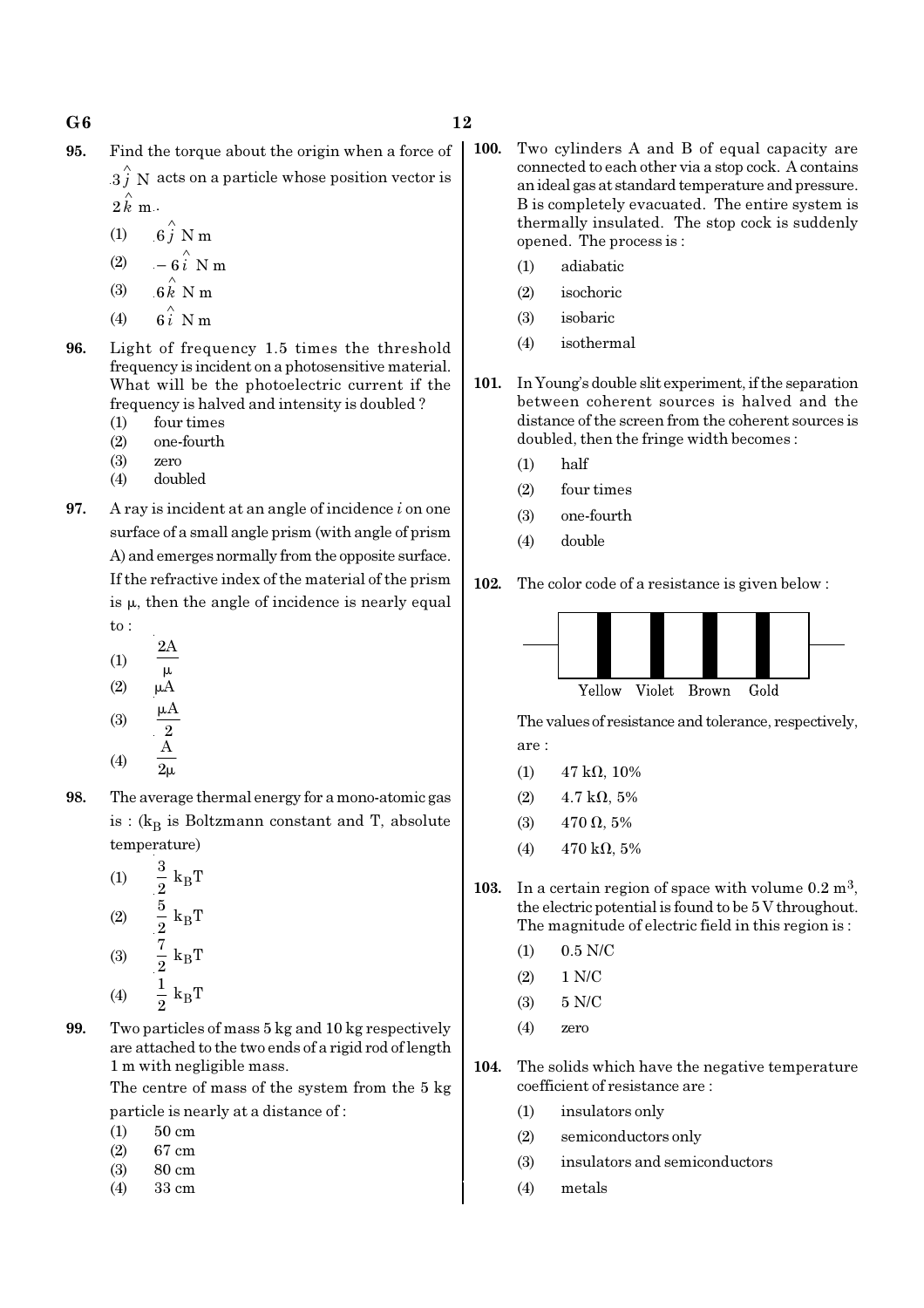- 105. Light with an average flux of 20 W/cm2 falls on a non-reflecting surface at normal incidence having surface area 20 cm<sup>2</sup>. The energy received by the surface during time span of 1 minute is :
	- (1)  $12 \times 10^3$  J
	- $(2)$  24 × 10<sup>3</sup> J
	- (3)  $48 \times 10^3$  J
	- (4)  $10 \times 10^3$  J
- 106. A short electric dipole has a dipole moment of 16×10−<sup>9</sup> C m. The electric potential due to the dipole at a point at a distance of 0.6 m from the centre of the dipole, situated on a line making an angle of  $60^\circ$  with the dipole axis is :

$$
\left(\frac{1}{4\pi\epsilon_0} = 9 \times 10^9 \text{ N m}^2/\text{C}^2\right)
$$

- $(1)$  200 V
- $(2)$  400 V
- (3) zero
- $(4) 50V$
- 107. Assume that light of wavelength 600 nm is coming from a star. The limit of resolution of telescope whose objective has a diameter of 2 m is :
	- (1)  $1.83 \times 10^{-7}$  rad
	- (2)  $7.32 \times 10^{-7}$  rad
	- (3) 6.00 $\times$ 10<sup>-7</sup> rad
	- (4)  $3.66 \times 10^{-7}$  rad
- 108. A spherical conductor of radius 10 cm has a charge of  $3.2 \times 10^{-7}$  C distributed uniformly. What is the magnitude of electric field at a point 15 cm from the centre of the sphere ?

$$
\left(\frac{1}{4\pi\epsilon_0} = 9 \times 10^9 \text{ N m}^2/\text{C}^2\right)
$$
  
(1) 1.28 × 10<sup>5</sup> N/C  
(2) 1.28 × 10<sup>6</sup> N/C  
(3) 1.28 × 10<sup>7</sup> N/C  
(4) 1.28 × 10<sup>4</sup> N/C

109. Two bodies of mass 4 kg and 6 kg are tied to the ends of a massless string. The string passes over a pulley which is frictionless (see figure). The acceleration of the system in terms of acceleration due to gravity (g) is :



110. The phase difference between displacement and acceleration of a particle in a simple harmonic motion is :

(1) 
$$
\frac{3\pi}{2} \text{ rad}
$$
  
(2) 
$$
\frac{\pi}{2} \text{ rad}
$$

- (3) zero
- (4)  $\pi$  rad
- 111. The ratio of contributions made by the electric field and magnetic field components to the intensity of an electromagnetic wave is : (c=speed of electromagnetic waves)
	- $(1) \quad 1 : 1$
	- $(2) 1 : c$
	- (3)  $1 : c^2$
	- $(4)$  c : 1
- 112. In a guitar, two strings A and B made of same material are slightly out of tune and produce beats of frequency 6 Hz. When tension in B is slightly decreased, the beat frequency increases to 7 Hz. If the frequency of A is 530 Hz, the original frequency of B will be :
	- (1) 524 Hz
	- (2) 536 Hz
	- (3) 537 Hz
	- (4) 523 Hz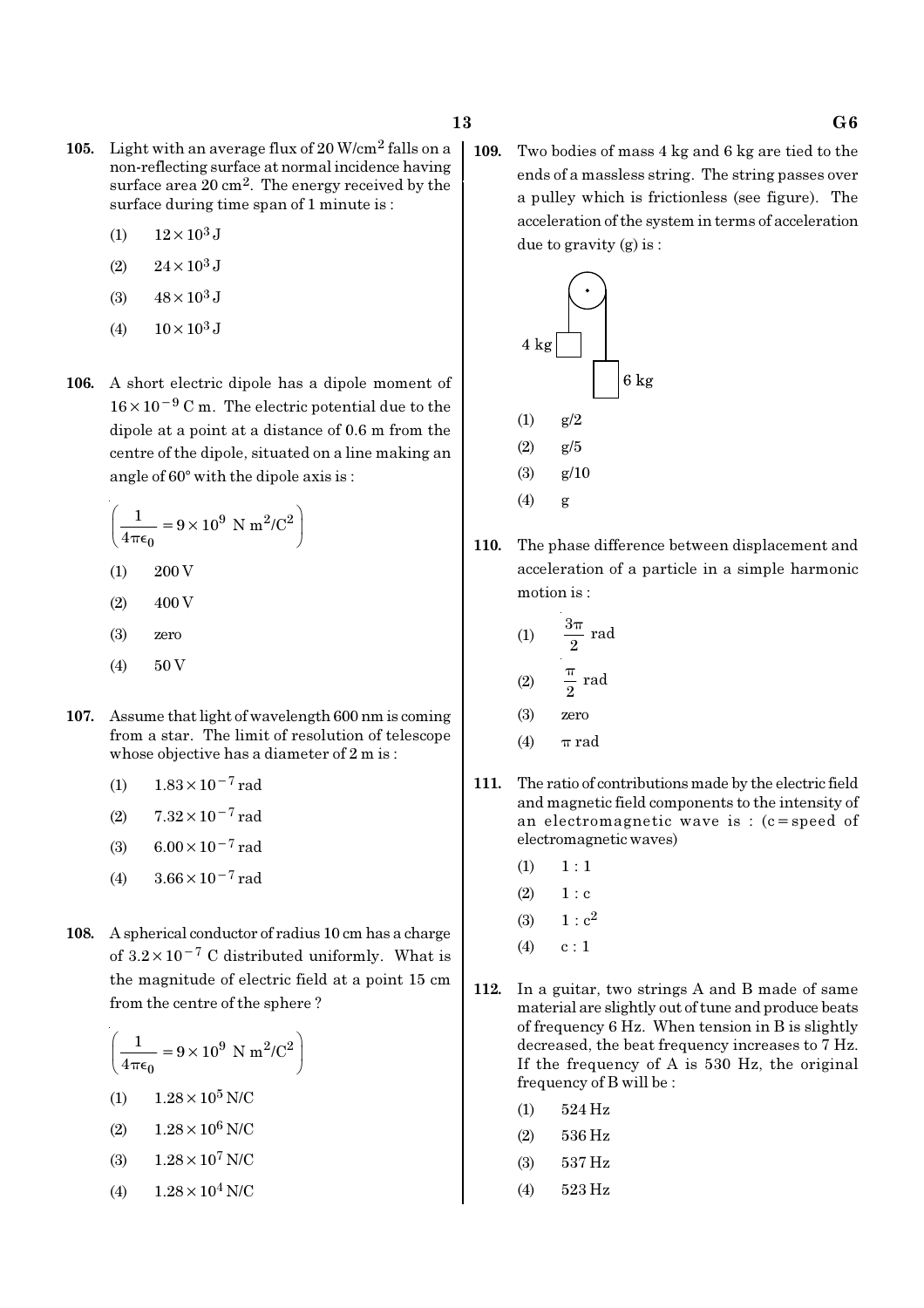$G6$  and  $14$ 

**113.** The Brewsters angle  $i<sub>b</sub>$  for an interface should be :

(1)  $30^{\circ} < i_b < 45^{\circ}$ 

(2)  $45^{\circ} < i_b < 90^{\circ}$ 

- (3)  $i_h = 90^\circ$
- (4)  $0^{\circ} < i_b < 30^{\circ}$
- 114. Taking into account of the significant figures, what is the value of 9.99 m−0.0099 m ?
	- (1) 9.98 m
	- $(2)$  9.980 m
	- (3) 9.9 m
	- (4) 9.9801 m
- 115. A resistance wire connected in the left gap of a metre bridge balances a 10  $\Omega$  resistance in the right gap at a point which divides the bridge wire in the ratio 3 : 2. If the length of the resistance wire is 1.5 m, then the length of 1  $\Omega$  of the resistance wire is :
	- $(1)$  1.0×10<sup>-1</sup> m
	- $(2)$  1.5 × 10<sup>-1</sup> m
	- (3)  $1.5 \times 10^{-2}$  m
	- (4)  $1.0 \times 10^{-2}$  m
- 116. The mean free path for a gas, with molecular diameter d and number density n can be expressed as :

(1) 
$$
\frac{1}{\sqrt{2} \text{ n} \pi d^2}
$$
  
(2) 
$$
\frac{1}{\sqrt{2} \text{ n}^2 \pi d^2}
$$
  
(3) 
$$
\frac{1}{\sqrt{2} \text{ n}^2 \pi^2 d^2}
$$
  
(4) 
$$
\frac{1}{\sqrt{2} \text{ n} \pi d}
$$

- 117. A capillary tube of radius r is immersed in water and water rises in it to a height h. The mass of the water in the capillary is 5 g. Another capillary tube of radius 2r is immersed in water. The mass of water that will rise in this tube is :
	- $(1)$  5.0 g
	- $(2)$  10.0 g
	- (3) 20.0 g
	- (4) 2.5 g

- 118. For which one of the following, Bohr model is not valid ?
	- (1) Singly ionised helium atom  $(He<sup>+</sup>)$
	- (2) Deuteron atom
	- (3) Singly ionised neon atom  $(Ne^+)$
	- (4) Hydrogen atom
- 119. A screw gauge has least count of 0.01 mm and there are 50 divisions in its circular scale.

The pitch of the screw gauge is :

- (1) 0.25 mm
- $(2)$  0.5 mm
- (3) 1.0 mm
- (4) 0.01 mm
- 120. A long solenoid of 50 cm length having 100 turns carries a current of 2.5 A. The magnetic field at the centre of the solenoid is :

$$
(\mu_0 = 4\pi \times 10^{-7} \text{ T m A}^{-1})
$$

$$
(1) \qquad 3.14 \times 10^{-4} \,\mathrm{T}
$$

- (2)  $6.28 \times 10^{-5}$  T
- (3)  $3.14 \times 10^{-5}$  T
- (4) 6.28  $\times$  10<sup>-4</sup> T
- 121. A wire of length L, area of cross section A is hanging from a fixed support. The length of the wire changes to  $\mathrm{L}_1$  when mass M is suspended from its free end. The expression for Young's modulus is :

(1)  
\n
$$
\frac{Mg(L_1 - L)}{AL}
$$
\n(2)  
\n
$$
\frac{MgL}{AL_1}
$$
\n(3)  
\n
$$
\frac{MgL}{A(L_1 - L)}
$$
\n(4)  
\n
$$
\frac{MgL_1}{AL}
$$

- 122. A series LCR circuit is connected to an ac voltage source. When L is removed from the circuit, the phase difference between current and voltage  $is \frac{1}{3}$ π . If instead C is removed from the circuit, the phase difference is again  $\frac{1}{3}$ π between current and voltage. The power factor of the circuit is :
	- $(1)$  0.5
	- $(2) \qquad 1.0$
	- $(3) -1.0$
	- (4) zero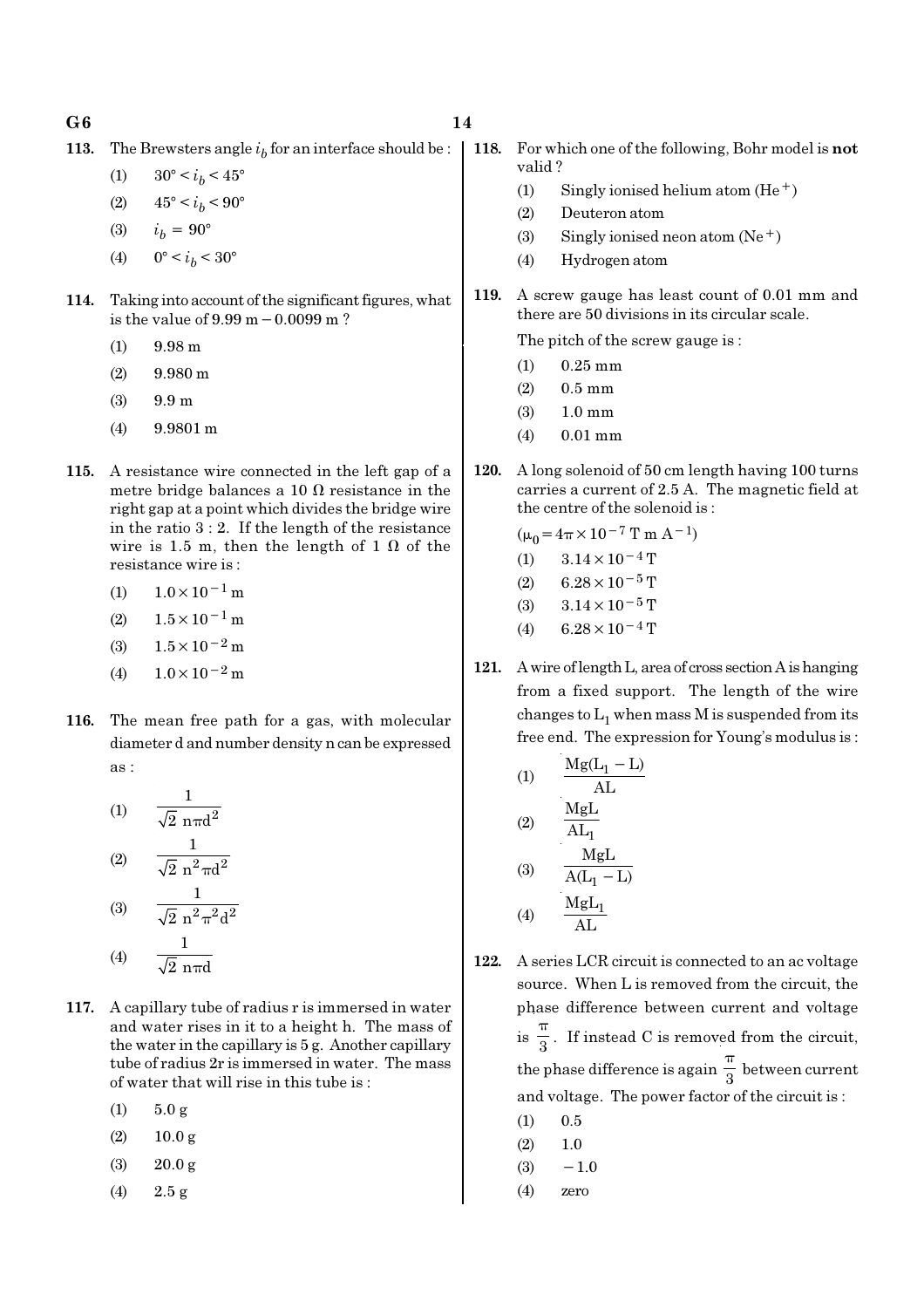- 123. An iron rod of susceptibility 599 is subjected to a magnetising field of 1200 A m−1. The permeability of the material of the rod is :
	- $(\mu_0=4\pi\times10^{-7}$  T m A<sup>-1</sup>)
	- (1)  $8.0 \times 10^{-5}$  T m A<sup>-1</sup>
	- (2)  $2.4\pi \times 10^{-5}$  T m A<sup>-1</sup>
	- (3)  $2.4\pi \times 10^{-7}$  T m A<sup>-1</sup> (4)  $2.4\pi \times 10^{-4}$  T m A<sup>-1</sup>
	-
- 124. A cylinder contains hydrogen gas at pressure of  $249$  kPa and temperature  $27^{\circ}$ C.

Its density is :  $(R=8.3 \text{ J mol}^{-1}\text{ K}^{-1})$ 

- (1)  $0.2 \text{ kg/m}^3$
- (2)  $0.1 \text{ kg/m}^3$
- (3)  $0.02 \text{ kg/m}^3$
- (4)  $0.5 \text{ kg/m}^3$
- 125. When a uranium isotope  $\frac{235}{92}U$  is bombarded with a neutron, it generates  $^{89}_{36}\text{Kr}$  , three neutrons and :
	- (1)  $\frac{91}{40}Zr$
	- (2)  $\frac{101}{36} \text{Kr}$
	- (3)  $\frac{103}{36}$ Kr
	- (4)  $\frac{144}{56}Ba$
	-
- 126. For the logic circuit shown, the truth table is:



- 127. A charged particle having drift velocity of  $7.5 \times 10^{-4}$  m s<sup>-1</sup> in an electric field of  $3 \times 10^{-10}$  Vm<sup>-1</sup>, has a mobility in m<sup>2</sup> V<sup>-1</sup> s<sup>-1</sup>  $of:$ 
	- (1)  $2.5 \times 10^6$
	- $(2)$  2.5×10<sup>-6</sup>
	- (3)  $2.25 \times 10^{-15}$
	- $(4)$  2.25  $\times$  10<sup>15</sup>
- 128. The energy required to break one bond in DNA is 10−20 J. This value in eV is nearly :
	- $(1)$  0.6
	- $(2)$  0.06
	- (3) 0.006
	- $(4) 6$
- 129. The energy equivalent of 0.5 g of a substance is :
	- (1)  $4.5 \times 10^{13}$  J
	- (2)  $1.5 \times 10^{13}$  J
	- (3)  $0.5 \times 10^{13}$  J
	- (4)  $4.5 \times 10^{16}$  J
- 130. Dimensions of stress are :
	- (1)  $[ML^2T^{-2}]$
	- $(2)$  [ML<sup>0</sup>T<sup>-2</sup>]
	- (3)  $[ML^{-1}T^{-2}]$
	- (4)  $[MLT^{-2}]$
- 131. The increase in the width of the depletion region in a p-n junction diode is due to :
	- (1) reverse bias only
	- (2) both forward bias and reverse bias
	- (3) increase in forward current
	- (4) forward bias only
- 132. A ball is thrown vertically downward with a velocity of 20 m/s from the top of a tower. It hits the ground after some time with a velocity of 80 m/s. The height of the tower is :  $(g=10 \text{ m/s}^2)$ 
	- (1) 340 m
	- (2) 320 m
	- (3) 300 m
	- (4) 360 m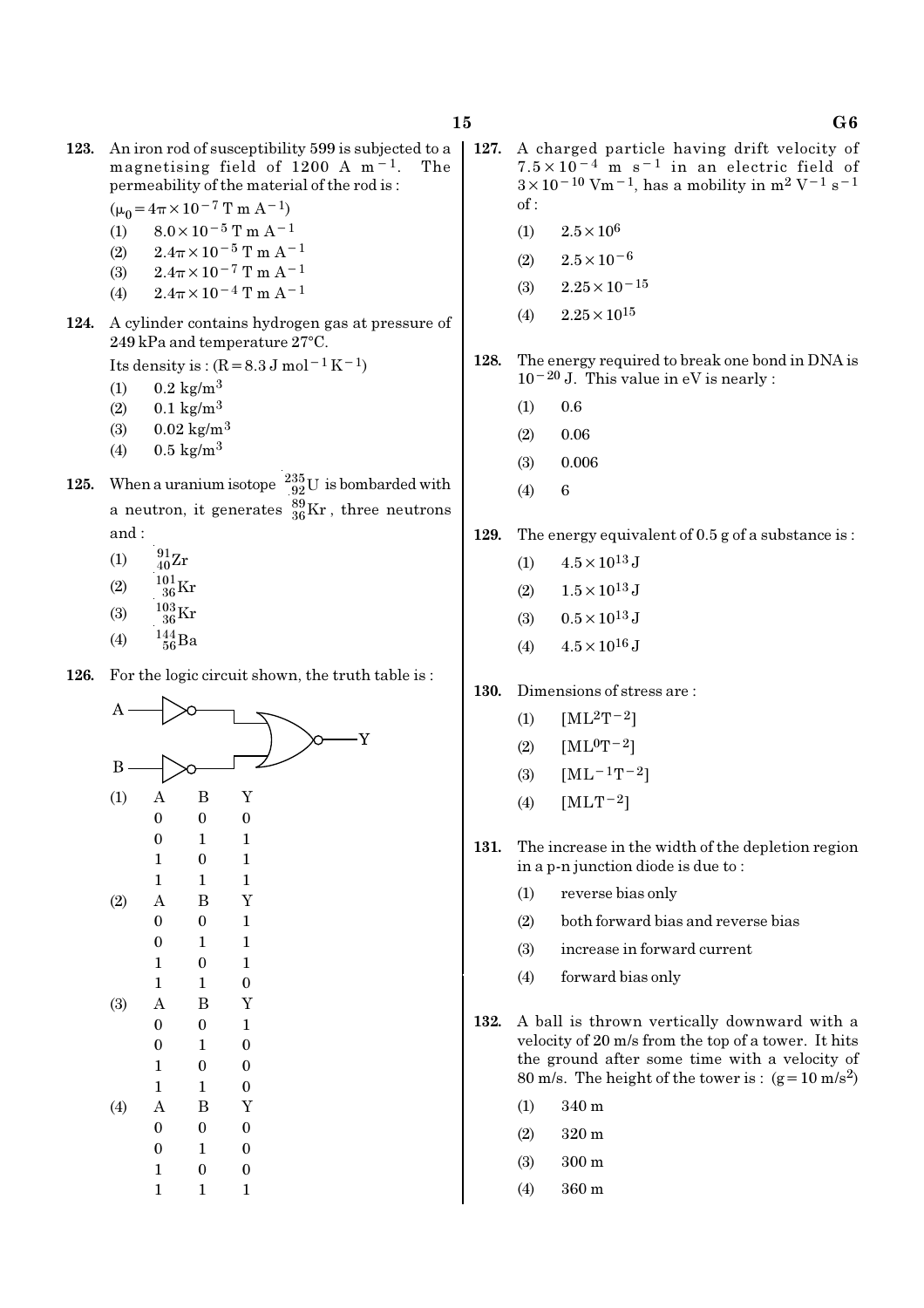- $G6$  16
- 133. A 40  $\mu$ F capacitor is connected to a 200 V, 50 Hz ac supply. The rms value of the current in the circuit is, nearly :
	- $(1)$  2.05 A
	- (2) 2.5 A
	- (3) 25.1 A
	- (4) 1.7 A
- 134. For transistor action, which of the following statements is correct ?
	- (1) Base, emitter and collector regions should have same size.
	- (2) Both emitter junction as well as the collector junction are forward biased.
	- (3) The base region must be very thin and lightly doped.
	- (4) Base, emitter and collector regions should have same doping concentrations.
- 135. A body weighs 72 N on the surface of the earth. What is the gravitational force on it, at a height equal to half the radius of the earth ?
	- (1) 32 N
	- (2) 30 N
	- (3) 24 N
	- $(4)$  48 N
- 136. On electrolysis of dil.sulphuric acid using Platinum (Pt) electrode, the product obtained at anode will be :
	- (1) Oxygen gas
	- $(2)$  H<sub>2</sub>S gas
	- $(3)$  SO<sub>2</sub> gas
	- (4) Hydrogen gas
- 137. The number of Faradays(F) required to produce  $20$  g of calcium from molten CaCl $_2$  (Atomic mass of Ca=40 g mol<sup>-1</sup>) is :
	- $(1)$  2
	- (2) 3
	- (3) 4
	- $(4)$  1
- 138. Elimination reaction of 2-Bromo-pentane to form pent-2-ene is :
	- (a) β-Elimination reaction
	- (b) Follows Zaitsev rule
	- (c) Dehydrohalogenation reaction
	- (d) Dehydration reaction
	- $(1)$   $(a), (c), (d)$
	- $(2)$  (b),  $(c)$ ,  $(d)$
	- $(3)$   $(a), (b), (d)$
	- $(4)$   $(a), (b), (c)$
- 139. The rate constant for a first order reaction is  $4.606 \times 10^{-3}$  s<sup>-1</sup>. The time required to reduce 2.0 g of the reactant to 0.2 g is :
	- $(1)$  200 s
	- $(2)$  500 s
	- (3) 1000 s
	- $(4)$  100 s
- 140. Which of the following set of molecules will have zero dipole moment ?
	- (1) Boron trifluoride, hydrogen fluoride, carbon dioxide, 1,3-dichlorobenzene
	- (2) Nitrogen trifluoride, beryllium difluoride, water, 1,3-dichlorobenzene
	- (3) Boron trifluoride, beryllium difluoride, carbon dioxide, 1,4-dichlorobenzene
	- (4) Ammonia, beryllium difluoride, water, 1,4-dichlorobenzene
- 141. The mixture which shows positive deviation from Raoult's law is :
	- (1) Benzene+Toluene
	- (2) Acetone+Chloroform
	- (3) Chloroethane+Bromoethane
	- (4) Ethanol+Acetone
- 142. Sucrose on hydrolysis gives :
	- (1)  $\alpha$ -D-Glucose + β-D-Glucose
	- (2) α-D-Glucose+β-D-Fructose
	- (3) α-D-Fructose+β-D-Fructose
	- (4)  $β-D-Glucose + α-D-Fructose$
- 143. Which of the following is a basic amino acid ?
	- (1) Alanine
	- (2) Tyrosine
	- (3) Lysine
	- (4) Serine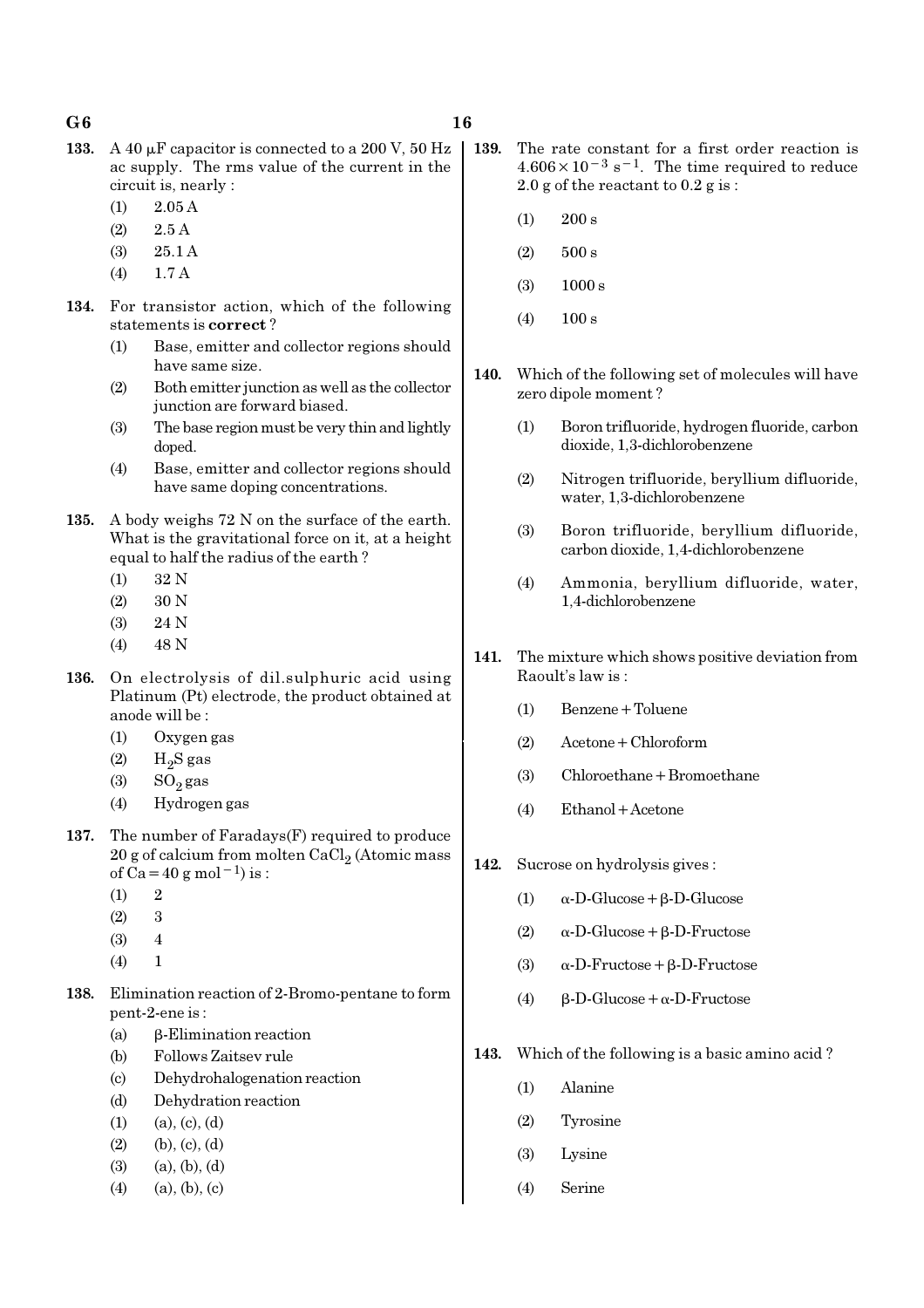| 144. | Which of the following alkane cannot be made in |
|------|-------------------------------------------------|
|      | good yield by Wurtz reaction?                   |

- (1) 2,3-Dimethylbutane
- (2) n-Heptane
- (3) n-Butane
- (4) n-Hexane
- 145. Which of the following is a cationic detergent ?
	- (1) Sodium stearate
	- (2) Cetyltrimethyl ammonium bromide
	- (3) Sodium dodecylbenzene sulphonate
	- (4) Sodium lauryl sulphate
- 146. Which of the following amine will give the carbylamine test ?









147. Paper chromatography is an example of :

- (1) Partition chromatography
- (2) Thin layer chromatography
- (3) Column chromatography
- (4) Adsorption chromatography
- 148. Find out the solubility of  $Ni(OH)_2$  in 0.1 M NaOH. Given that the ionic product of  $\mathrm{Ni(OH)}_{2}$  is  $2 \times 10^{-15}$ .
	- $(1)$  2×10<sup>-8</sup> M
	- (2)  $1 \times 10^{-13}$  M
	- (3)  $1 \times 10^8$  M
	- (4)  $2 \times 10^{-13}$  M
- 149. Which one of the followings has maximum number of atoms ?
	- (1) 1 g of Mg(s) [Atomic mass of Mg = 24]
	- (2) 1 g of  $O_2(g)$  [Atomic mass of O = 16]
	- (3) 1 g of  $Li(s)$  [Atomic mass of  $Li = 7$ ]
	- (4) 1 g of Ag(s) [Atomic mass of Ag =  $108$ ]
- 150. For the reaction,  $2Cl(g) \rightarrow Cl_2(g)$ , the correct option is :
	- (1)  $\Delta_r H > 0$  and  $\Delta_r S < 0$
	- (2)  $\Delta_r H \leq 0$  and  $\Delta_r S \geq 0$
	- (3)  $\Delta_r H < 0$  and  $\Delta_r S < 0$
	- (4)  $\Delta_r H > 0$  and  $\Delta_r S > 0$
- 151. What is the change in oxidation number of carbon in the following reaction ?

 $\text{CH}_4(g) + 4\text{Cl}_2(g) \rightarrow \text{CCl}_4(l) + 4\text{HCl}(g)$ 

- (1)  $0 \text{ to } +4$
- $(2) -4$  to  $+4$
- (3)  $0 \text{ to } -4$
- (4)  $+4$  to  $+4$
- 152. Which of the following is a natural polymer ?
	- (1) poly (Butadiene-styrene)
	- (2) polybutadiene
	- (3) poly (Butadiene-acrylonitrile)
	- (4) cis-1,4-polyisoprene
- 153. The calculated spin only magnetic moment of  $Cr^{2+}$ ion is :
	- (1) 4.90 BM
	- (2) 5.92 BM
	- (3) 2.84 BM
	- (4) 3.87 BM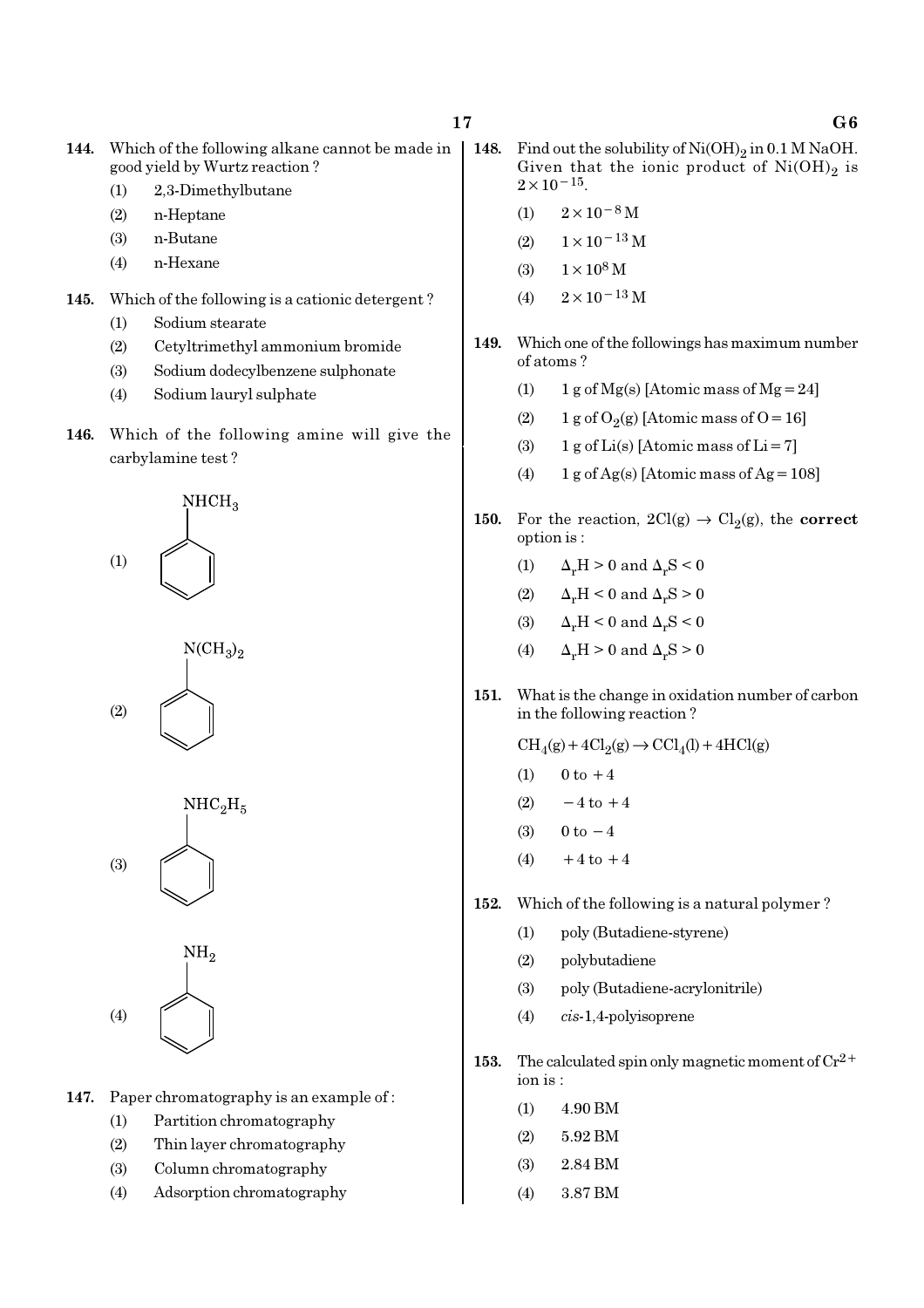#### $G6$  and  $18$

- 154. Urea reacts with water to form A which will decompose to form B. B when passed through  $Cu^{2+}$  (aq), deep blue colour solution C is formed. What is the formula of C from the following ?
	- (1)  $[Cu(NH_3)_4]^{2+}$
	- $(2)$   $Cu(OH)<sub>2</sub>$
	- (3)  $CuCO<sub>3</sub>·Cu(OH)<sub>2</sub>$
	- $(4)$  CuSO<sub>4</sub>
- 155. The following metal ion activates many enzymes, participates in the oxidation of glucose to produce ATP and with Na, is responsible for the transmission of nerve signals.
	- (1) Copper
	- (2) Calcium
	- (3) Potassium
	- (4) Iron
- 156. Hydrolysis of sucrose is given by the following reaction.

 $Sucrose+H_2O \rightleftharpoons Glucose+Fructose$ 

If the equilibrium constant (K<sub>c</sub>) is  $2 \times 10^{13}$  at 300 K, the value of  $\Delta_r G^\ominus$  at the same temperature will be :

- (1) 8.314 J mol<sup>-1</sup>K<sup>-1</sup> × 300 K × ln(2 × 10<sup>13</sup>)
- (2) 8.314 J mol<sup>-1</sup>K<sup>-1</sup> × 300 K × ln(3 × 10<sup>13</sup>)
- (3)  $-8.314 \,\mathrm{J} \,\mathrm{mol}^{-1} \mathrm{K}^{-1} \times 300 \,\mathrm{K} \times \ln(4 \times 10^{13})$
- (4)  $-8.314 \text{ J mol}^{-1}\text{K}^{-1} \times 300 \text{ K} \times \ln(2 \times 10^{13})$
- 157. An increase in the concentration of the reactants of a reaction leads to change in :
	- (1) heat of reaction
	- (2) threshold energy
	- (3) collision frequency
	- (4) activation energy
- 158. Measuring Zeta potential is useful in determining which property of colloidal solution ?
	- (1) Solubility
	- (2) Stability of the colloidal particles
	- (3) Size of the colloidal particles
	- (4) Viscosity
- 159. Reaction between acetone and methylmagnesium chloride followed by hydrolysis will give :
	- (1) Sec. butyl alcohol
	- (2) Tert. butyl alcohol
	- (3) Isobutyl alcohol
	- (4) Isopropyl alcohol
- 160. HCl was passed through a solution of  $\mathrm{CaCl}_2$ ,  $\mathrm{MgCl}_2$ and NaCl. Which of the following compound(s) crystallise(s) ?
	-
	- (2) Only  $MgCl<sub>2</sub>$
	- (3) NaCl,  $MgCl<sub>2</sub>$  and  $CaCl<sub>2</sub>$
- 161. The number of protons, neutrons and electrons in  $^{175}_{71}$ Lu, respectively, are:
	- (1) 104, 71 and 71
	- (2) 71, 71 and 104
	- (3) 175, 104 and 71
	- (4) 71, 104 and 71
- 162. Match the following :

|                                                  | Oxide                   |           |       | Nature             |  |  |  |  |  |
|--------------------------------------------------|-------------------------|-----------|-------|--------------------|--|--|--|--|--|
| (a)                                              | C <sub>O</sub>          |           | (i)   | Basic              |  |  |  |  |  |
| (b)                                              | BaO                     |           | (ii)  | Neutral            |  |  |  |  |  |
| $\left( \mathrm{c} \right)$                      | $\text{Al}_2\text{O}_3$ |           | (iii) | Acidic             |  |  |  |  |  |
| (d)                                              |                         | $Cl_2O_7$ |       | Amphoteric<br>(iv) |  |  |  |  |  |
| Which of the following is <b>correct</b> option? |                         |           |       |                    |  |  |  |  |  |
|                                                  | (a)                     | (b)       | (c)   | (d)                |  |  |  |  |  |
| (1)                                              | (ii)                    | (i)       | (iv)  | (iii)              |  |  |  |  |  |
|                                                  |                         |           |       |                    |  |  |  |  |  |

 $(2)$   $(iii)$   $(iv)$   $(i)$   $(ii)$ 

 $(3)$   $(iv)$   $(iii)$   $(ii)$   $(i)$ 

(4) (i) (ii) (iii) (iv)

- (1) Only NaCl
- 
- 
- (4) Both  $\mathrm{MgCl}_2$  and  $\mathrm{CaCl}_2$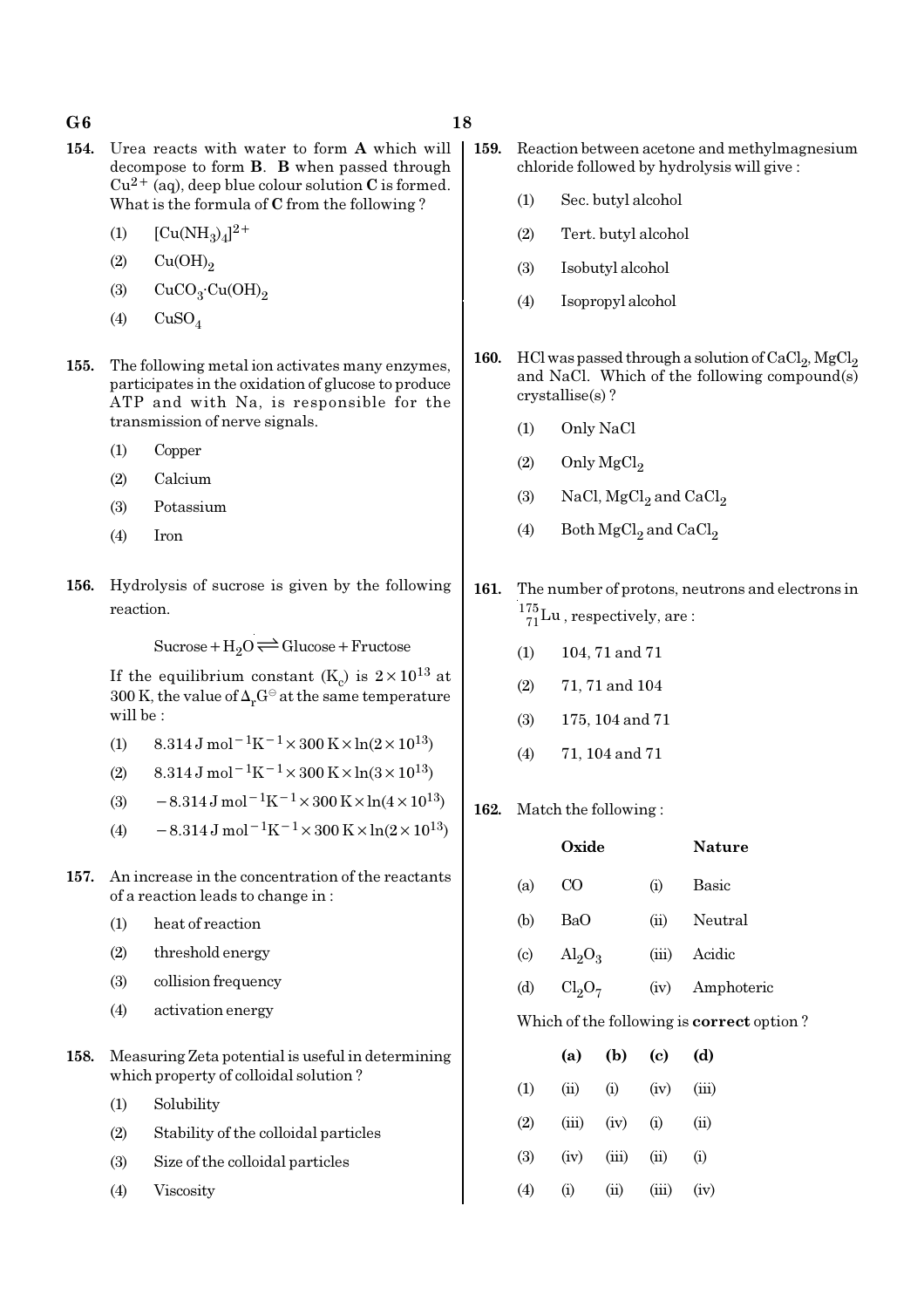163. An element has a body centered cubic (bcc) structure with a cell edge of 288 pm. The atomic radius is :

$$
(1) \qquad \frac{\sqrt{2}}{4} \times 288 \text{ pm}
$$

$$
(2) \qquad \frac{4}{\sqrt{3}} \times 288 \text{ pm}
$$

$$
(3) \qquad \frac{4}{\sqrt{2}} \times 288 \text{ pm}
$$

$$
(4) \qquad \frac{\sqrt{3}}{4} \times 288 \text{ pm}
$$

164. A mixture of  $N_2$  and Ar gases in a cylinder contains 7 g of  $\mathrm{N}_2$  and 8 g of Ar. If the total pressure of the mixture of the gases in the cylinder is 27 bar, the partial pressure of  $\mathrm{N}_2 \, \mathrm{is}$  :

[Use atomic masses (in g mol<sup>-1</sup>) : N = 14, Ar = 40]

- (1) 12 bar
- (2) 15 bar

(3) 18 bar

- (4) 9 bar
- 165. Which of the following is the correct order of increasing field strength of ligands to form coordination compounds ?
	- (1)  $\text{SCN}^-$  < F<sup>-</sup> < CN<sup>-</sup> < C<sub>2</sub>O<sub>4</sub><sup>2</sup>
	- (2)  $F^-$  < SCN<sup>-</sup> < C<sub>2</sub>O<sup>2</sup><sup>-</sup> < CN<sup>-</sup>
	- (3)  $CN^- < C_2O_4^{2-} < SCN^- < F^-$
	- (4)  $\text{SCN}^-$  < F<sup>-</sup> < C<sub>2</sub>O<sub>4</sub><sup>2</sup><sup>-</sup> < CN<sup>-</sup>

166. Anisole on cleavage with HI gives :





- 167. The correct option for free expansion of an ideal gas under adiabatic condition is :
	- (1)  $q = 0, \Delta T < 0$  and  $w > 0$
	- (2)  $q < 0$ ,  $\Delta T = 0$  and  $w = 0$
	- (3)  $q > 0$ ,  $\Delta T > 0$  and  $w > 0$
	- (4)  $q = 0, \Delta T = 0$  and  $w = 0$
- 168. Identify the correct statement from the following :
	- (1) Blister copper has blistered appearance due to evolution of CO<sub>2</sub>.
	- (2) Vapour phase refining is carried out for Nickel by Van Arkel method.
	- (3) Pig iron can be moulded into a variety of shapes.
	- (4) Wrought iron is impure iron with 4% carbon.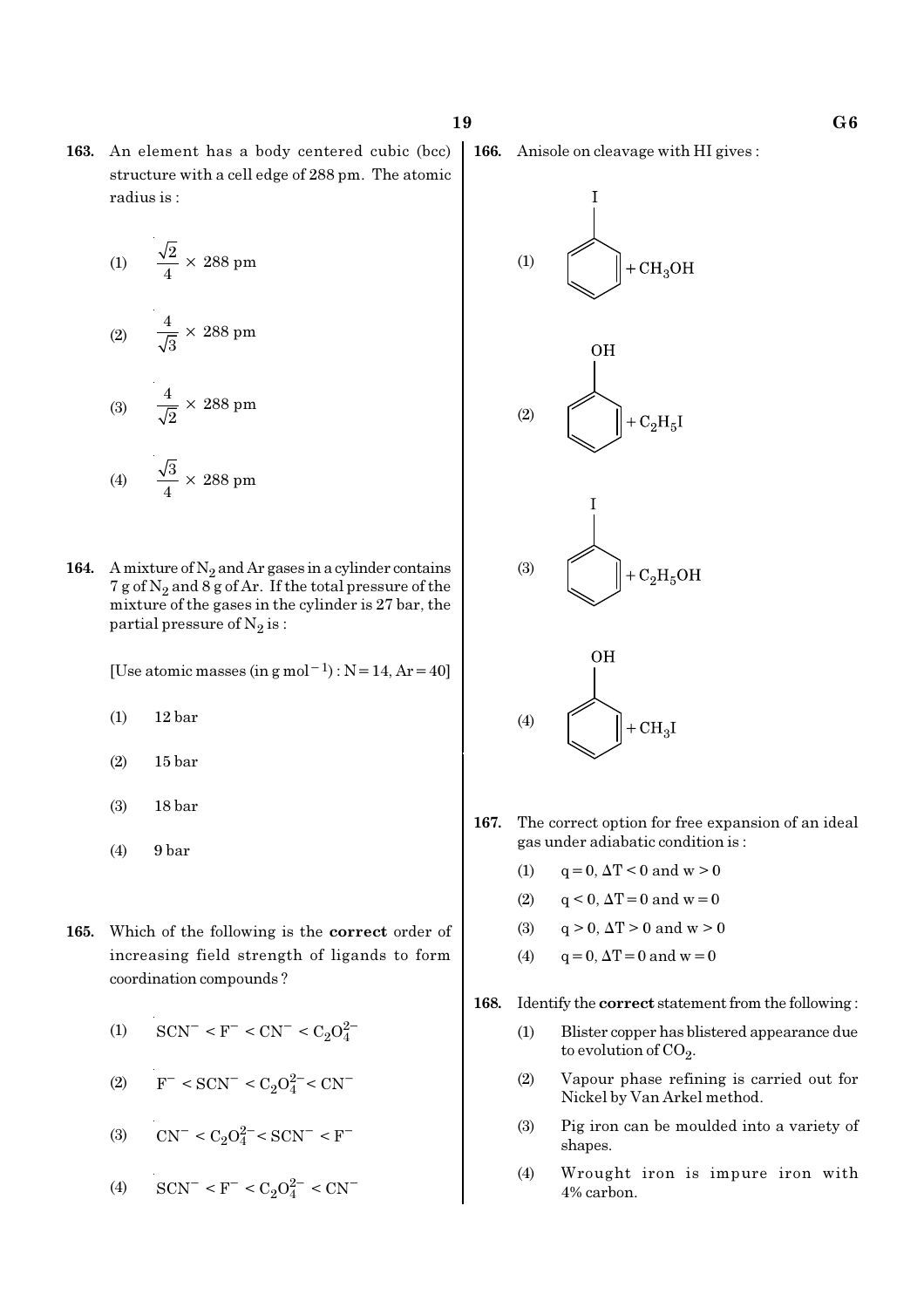- $G6$  20
- 169. Identify the incorrect statement.
	- (1) The transition metals and their compounds are known for their catalytic activity due to their ability to adopt multiple oxidation states and to form complexes.
	- (2) Interstitial compounds are those that are formed when small atoms like H, C or N are trapped inside the crystal lattices of metals.
	- (3) The oxidation states of chromium in  $CrO_4^{2-}$ and  $Cr_2O_7^{2-}$  are not the same.
	- (4)  $Cr^{2+}(d^4)$  is a stronger reducing agent than  $Fe<sup>2+</sup>(d<sup>6</sup>)$  in water.
- 170. Identify compound X in the following sequence of reactions :











171. Match the following and identify the correct option.

| (a)                        |          | $CO(g) + H2(g)$          |                            | (i)   | $Mg(HCO3)2 +$<br>Ca(HCO <sub>3</sub> ) <sub>2</sub> |
|----------------------------|----------|--------------------------|----------------------------|-------|-----------------------------------------------------|
| (b)                        | water    | Temporary<br>hardness of |                            | (ii)  | An electron<br>deficient hydride                    |
| $\left( \mathrm{c}\right)$ | $B_2H_6$ |                          |                            | (iii) | Synthesis gas                                       |
| (d)                        | $H_2O_2$ |                          |                            | (iv)  | Non-planar<br>structure                             |
|                            | (a)      | (b)                      | $\left( \mathrm{e}\right)$ | (d)   |                                                     |
| (1)                        | (iii)    | (ii)                     | (i)                        | (iv)  |                                                     |
| (2)                        | (iii)    | (iv)                     | (ii)                       | (i)   |                                                     |
| (3)                        | (i)      | (iii)                    | (ii)                       | (iv)  |                                                     |
| $\left( 4\right)$          | (iii)    | (i)                      | (ii)                       | (iv)  |                                                     |

- 172. The freezing point depression constant  $(K_f)$  of benzene is  $5.12$  K kg mol<sup>-1</sup>. The freezing point depression for the solution of molality 0.078 m containing a non-electrolyte solute in benzene is (rounded off upto two decimal places) :
	- $(1)$  0.80 K
	- $(2)$  0.40 K
	- (3) 0.60 K
	- $(4)$  0.20 K
- 173. A tertiary butyl carbocation is more stable than a secondary butyl carbocation because of which of the following ?
	- (1) + R effect of  $-CH<sub>3</sub>$  groups
	- (2)  $-$  R effect of  $-$  CH<sub>3</sub> groups
	- (3) Hyperconjugation
	- (4)  $-I$  effect of  $-CH_3$  groups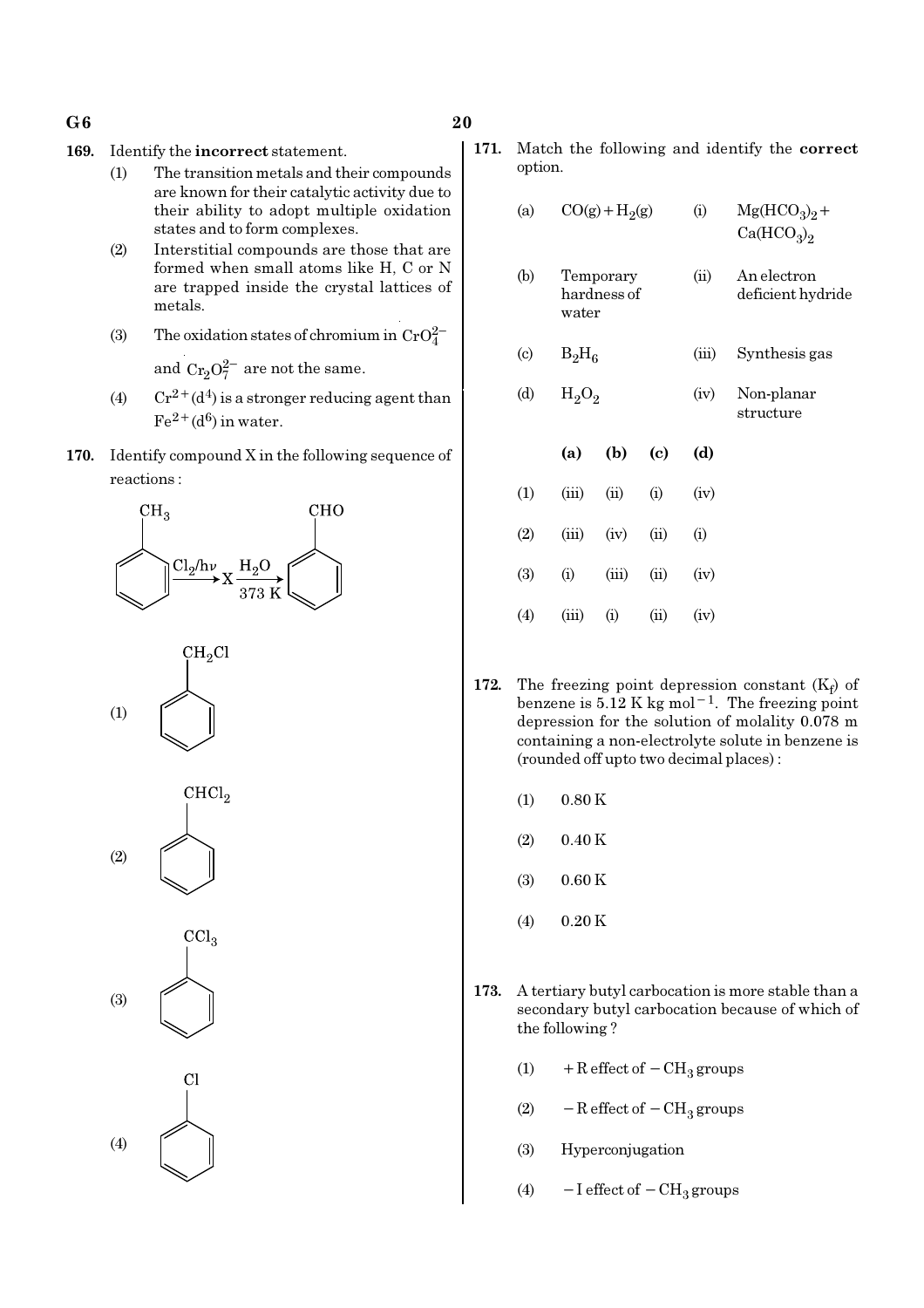174. An alkene on ozonolysis gives methanal as one of the product. Its structure is :









- 175. Which of the following is not correct about carbon monoxide ?
	- (1) It reduces oxygen carrying ability of blood.
	- (2) The carboxyhaemoglobin (haemoglobin bound to CO) is less stable than oxyhaemoglobin.
	- (3) It is produced due to incomplete combustion.
	- (4) It forms carboxyhaemoglobin.
- 176. Identify a molecule which does not exist.
	- $(1)$   $Li<sub>2</sub>$
	- $(2)$   $C_2$
	- $(3)$   $O_2$
	- $(4)$  He<sub>2</sub>
- 177. Which of the following oxoacid of sulphur has −O−O− linkage ?
	- (1)  $\rm{H_2SO_4}$ , sulphuric acid
	- (2)  $\rm{H_2S_2O_8}$ , peroxodisulphuric acid
	- (3)  $H_2S_2O_7$ , pyrosulphuric acid
	- (4)  $H_2SO_3$ , sulphurous acid
- 178. Identify the correct statements from the following :
	- (a)  $CO_2(g)$  is used as refrigerant for ice-cream and frozen food.
	- (b) The structure of  $C_{60}$  contains twelve six carbon rings and twenty five carbon rings.
	- (c) ZSM-5, a type of zeolite, is used to convert alcohols into gasoline.
	- (d) CO is colorless and odourless gas.
	- $(1)$  (a) and  $(c)$  only
	- $(2)$  (b) and  $(c)$  only
	- (3) (c) and (d) only
	- $(4)$  (a), (b) and (c) only
- 179. Reaction between benzaldehyde and acetophenone in presence of dilute NaOH is known as :
	- (1) Cannizzaro's reaction
	- (2) Cross Cannizzaro's reaction
	- (3) Cross Aldol condensation
	- (4) Aldol condensation
- 180. Identify the incorrect match.

|                             | Name            | <b>IUPAC Official Name</b> |              |  |  |  |  |
|-----------------------------|-----------------|----------------------------|--------------|--|--|--|--|
| (a)                         | Unnilunium      | (i)                        | Mendelevium  |  |  |  |  |
| (b)                         | Unniltrium      | (ii)                       | Lawrencium   |  |  |  |  |
| $\left( \mathrm{c} \right)$ | Unnilhexium     | (iii)                      | Seaborgium   |  |  |  |  |
| (d)                         | Unununnium      | (iv)                       | Darmstadtium |  |  |  |  |
| (1)                         | $(b)$ , $(ii)$  |                            |              |  |  |  |  |
| (2)                         | $(c)$ , $(iii)$ |                            |              |  |  |  |  |
| (3)                         | $(d)$ , $(iv)$  |                            |              |  |  |  |  |
| (4)                         | $(a)$ , $(i)$   |                            |              |  |  |  |  |
|                             |                 |                            |              |  |  |  |  |

- o 0 o -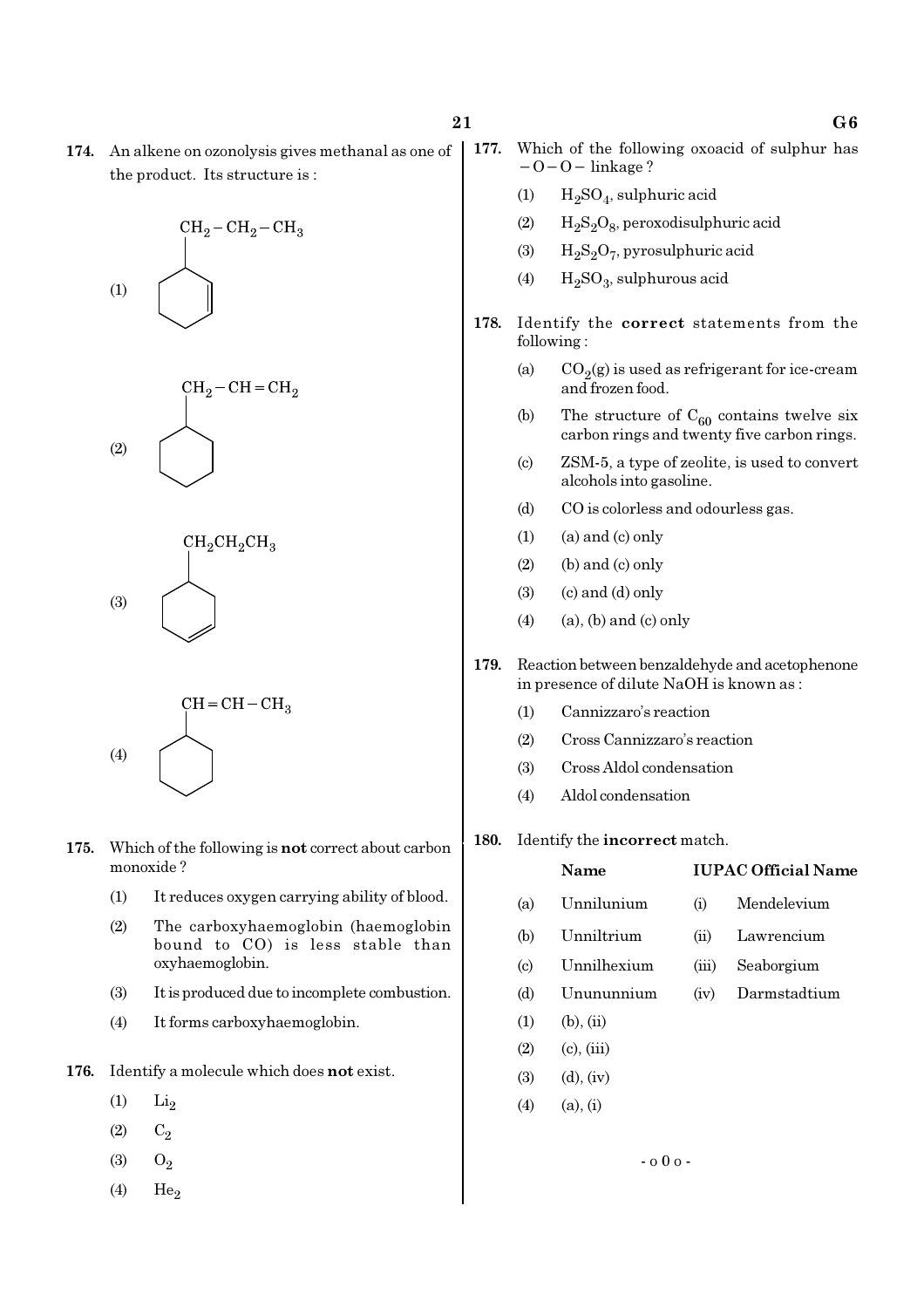# $G6$  and  $22$ Space For Rough Work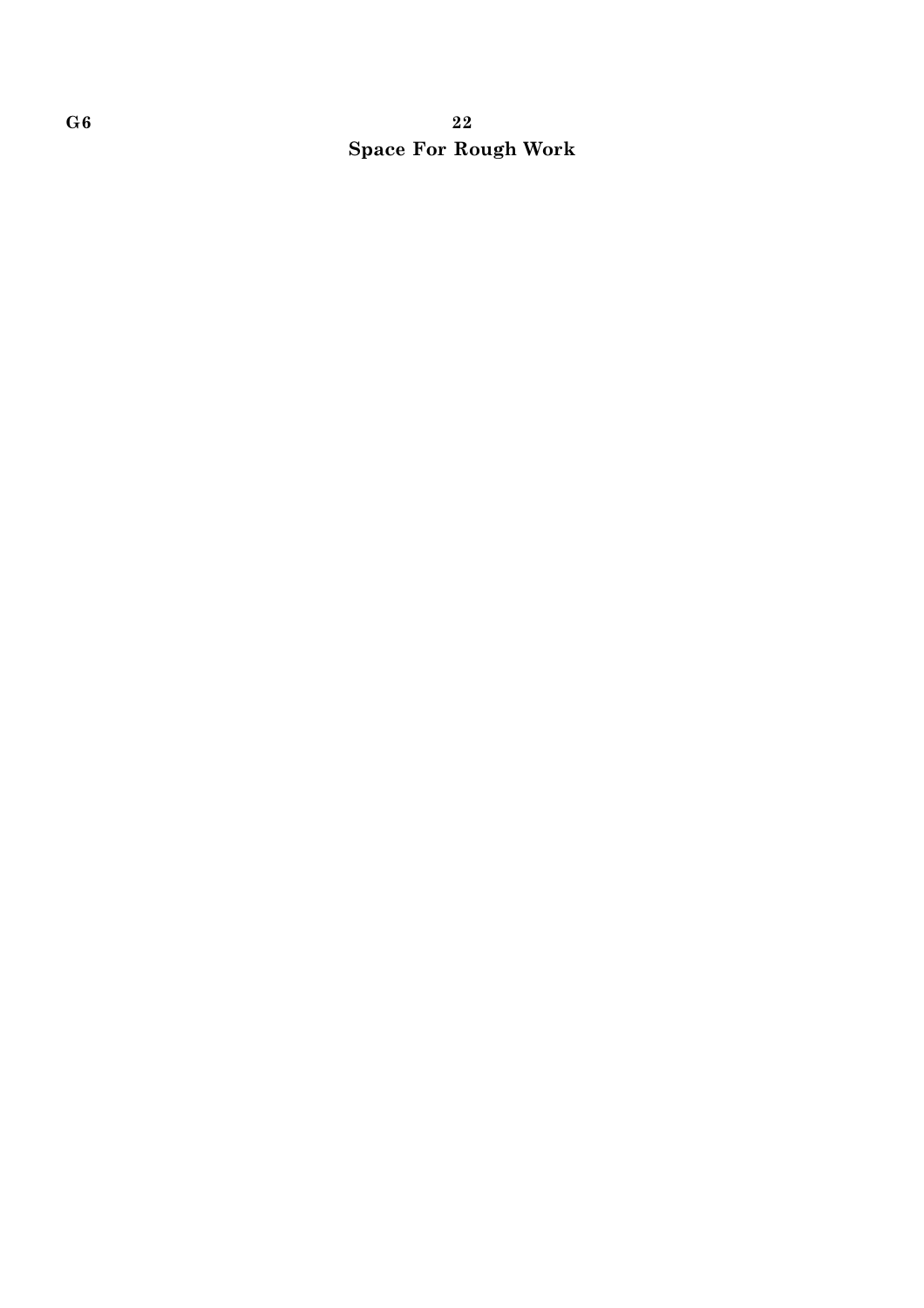# 23 G6 Space For Rough Work